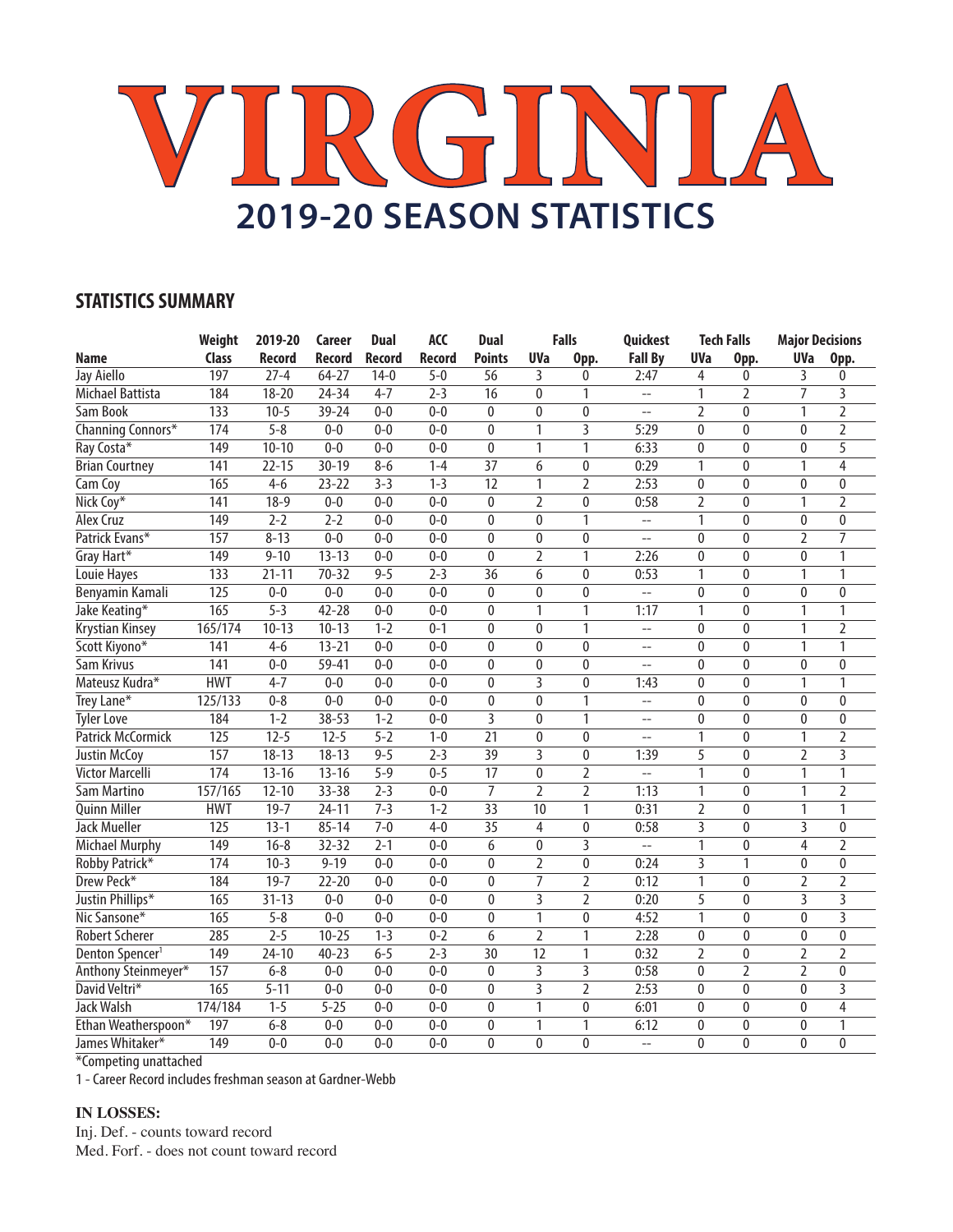## **2019-20 TEAM RESULTS**

#### **Dual Record: 8-6, ACC Record: 1-4**

| <b>DATE</b>        | <b>OPPONENT</b>                                   | <b>RESULT</b>  |
|--------------------|---------------------------------------------------|----------------|
| Now. 2             | <b>CAVALIER DUALS</b>                             | All Day        |
|                    | vs. Southern Virginia                             |                |
|                    | vs. Maryland                                      | W, 25-12       |
| Nov. 3             | at Southeast Open                                 | <b>NTS</b>     |
| Nov. 9             | at JOURNEYMEN DUALS <sup>1</sup>                  | All Day        |
|                    | vs. LIU                                           | W, 49-0        |
|                    | vs. #8 Arizona State                              | L, 12-27       |
| Nov. 9             | at Mountaineer Open                               | <b>NTS</b>     |
| Nov. 17            | at Wolfpack Open                                  | <b>NTS</b>     |
| Nov. 24            | at Keystone Classic <sup>2</sup>                  | 4th, 139 pts   |
| Dec. 6-7           | at Cliff Keen Las Vegas Invitational <sup>3</sup> | 14th, 46.5 pts |
| Dec. 29-30         | at Midlands Championships <sup>4</sup>            | 11th, 59 pts   |
| Jan. 4             | at Franklin & Marshall Open                       | <b>NTS</b>     |
| Jan. 10-11         | at Virginia Duals <sup>5</sup>                    | All Day        |
|                    | vs. Kent State                                    | W, 23-12       |
|                    | vs. Old Dominion                                  | W, 23-9        |
|                    | vs. Rider                                         | L, 12-20       |
| Jan. 17            | <b>CHATTANOOGA</b>                                | W, 23-9        |
| Jan. 18            | <b>VMI</b>                                        | W, 44-3        |
| Jan. 24            | at #5 NC State*                                   | $L, 9-28$      |
| Jan. 31            | #7 VIRGINIA TECH*                                 | L, 16-20       |
| Feb. 7             | at #10 Pittsburgh*                                | L, 10-23       |
| Feb. 14            | at Duke*                                          | W, 34-15       |
| <b>Feb. 21</b>     | #8 NORTH CAROLINA*                                | L, 18-19       |
| Feb. 23            | at Mat Town Open II                               | <b>NTS</b>     |
| March 1            | at National Collegiate Open                       | <b>NTS</b>     |
| March 8            | at ACC Championships <sup>6</sup>                 | 4th, 60.5 pts  |
| <b>March 19-21</b> | at NCAA Championships <sup>7</sup>                | CANCELLED      |
|                    |                                                   |                |

#### \*ACC duals; all home matches in CAPS

1 - Albany, New York

| 2 - Philadelphia, Pennsylvania |  |
|--------------------------------|--|
|--------------------------------|--|

- 3 Las Vegas, Nevada
- 4 Evanston, Illinois
- 5 Hampton, Virginia
- 6 Pittsburgh, Pennsylvania
- 7 Minneapolis, Minnesota
- NTS No Team Score

## **INDIVIDUAL RESULTS**

|     | JAY AIELLO • RS-Junior • 197 • Record: 27-4 • Duals: 14-0 • ACC Duals: 5-0    |               |                    |                     |
|-----|-------------------------------------------------------------------------------|---------------|--------------------|---------------------|
|     | Wt. Opponent (School)                                                         | <b>Result</b> | Score/Time         | <b>Overall/Dual</b> |
|     | 11/2 - CAVALIER DUALS (vs. Southern Virginia, Maryland)                       |               |                    |                     |
|     | 197 Matt Speelman (SoVa)                                                      | W             | TF, 18-0 (3:00)    | $1 - 0/1 - 0$       |
| 197 | Nika Capello (UMd)                                                            | W             | Fall, 4:12         | $2 - 0/2 - 0$       |
|     | 11/9 - at Journeyman Northeast Duals (vs. LIU, No. 8 Arizona State)           |               |                    |                     |
| 197 | Dan Shafran (LIU)                                                             | W             | Fall, 2:47         | $3 - 0/3 - 0$       |
|     | 197 Cade Belshay (ASU)                                                        | W             | Dec., 6-3          | $4 - 0/4 - 0$       |
|     | 11/24 - at Keystone Classic - 1st Place Finish                                |               |                    |                     |
|     | 197 Zach Brown (VMI)                                                          | W             | MD, 16-8           | $5 - 0/4 - 0$       |
| 197 | Mike Waszen (Franklin & Marshall)                                             | W             | TF, 17-2 (6:50)    | $6 - 0/4 - 0$       |
|     | 197 Cole Urbas (Penn)                                                         | W             | Dec., 4-3          | $7 - 0/4 - 0$       |
|     |                                                                               | W             |                    |                     |
|     | 197 No. 15 Ethan Laird (Rider)                                                |               | Dec., 4-1          | $8 - 0/4 - 0$       |
|     | 12/6-7 - at Cliff Keen Invitational - 8th Place Finish                        |               |                    |                     |
|     | 197 Stephen Buchanan (Wyoming)                                                | W             | Dec., 8-7          | $9 - 0/4 - 0$       |
|     | 197 Cole Witzig (North Dakota State)                                          | W             | Dec., 8-3          | $10 - 0/4 - 0$      |
| 197 | No 17 Christian Brunner (Purdue)                                              | L             | Dec., 4-2          | $10 - 1/4 - 0$      |
| 197 | Jonathan Loew (Cornell)                                                       | W             | MD, 9-1            | $11 - 1/4 - 0$      |
| 197 | Greg Bulsak (Clarion)                                                         | L             | Dec., 7-4          | $11 - 2/4 - 0$      |
|     | 197 Jacob Seely (Northern Colorado)                                           | L             | Dec., 7-3          | $11-3/4-0$          |
|     | 12/29-30 - at Midlands Championships - 2nd Place Finish                       |               |                    |                     |
|     | 197 Danny Balderas (Omega RTC)                                                | W             | Fall, 4:43         | $12 - 3/4 - 0$      |
| 197 | J.T. Brown (Army)                                                             | W             | Dec., 5-3          | $13 - 3/4 - 0$      |
| 197 | Alexander Hopkins (Army)                                                      | W             | Dec., 6-5 (TB-1)   | $14 - 3/4 - 0$      |
| 197 | No. 2 Jacob Warner (Iowa)                                                     | W             | Dec., 9-7 (sv-1)   | $15 - 3/4 - 0$      |
|     | 197 No. 8 Christian Brunner (Purdue)                                          | L             | Dec., 7-3          | $15 - 4/4 - 0$      |
|     | 1/10-11 - at Virginia Duals (vs. Kent State, Old Dominion, Rider)             |               |                    |                     |
|     | 197 Colin McCracken (Kent State)                                              | W             | Dec., 6-4          | $16 - 4/5 - 0$      |
|     | 197 Timothy Young (Old Dominion)                                              | W             | Dec., 6-1          | $17 - 4/6 - 0$      |
|     | 197 No. 10 Ethan Laird (Rider)                                                | W             | Dec., 6-1          | $18 - 4/7 - 0$      |
|     | 1/17 - Chattanooga                                                            |               |                    |                     |
|     | 197 Rodney Jones (UTC)                                                        | W             | Dec., 12-3         | $19 - 4/8 - 0$      |
|     | $1/18 - VMI$                                                                  |               |                    |                     |
|     | 197 Zachary Brown (VMI)                                                       | W             | TF, 18-2 (2:36)    | $20 - 4/9 - 0$      |
|     | 1/24 - at No. 5 NC State                                                      |               |                    |                     |
|     | 197 No. 16 Nick Reenan (NCSU)                                                 | W             | by Injury Default  | $21 - 4/10 - 0$     |
|     | 1/31 - No. 7 Virginia Tech                                                    |               |                    |                     |
|     | 197 Stanley Smeltzer (Va. Tech)                                               | W             | MD, 13-4           | $22 - 4/11 - 0$     |
|     | 2/7 - at No. 10 Pittsburgh                                                    |               |                    |                     |
|     | 197 Kellan Stout (Pitt)                                                       | W             | Dec., 3-1          | $23 - 4/12 - 0$     |
|     | $2/14 - at Duke$                                                              |               |                    |                     |
|     |                                                                               |               |                    |                     |
|     | 197 Vincent Baker (Duke)                                                      | W             | Dec., 12-7         | $24 - 4/13 - 0$     |
|     | 2/21 – No. 8 North Carolina                                                   |               |                    |                     |
|     | 197 Brandon Whitman (UNC)                                                     | W             | Dec., 9-3          | $25 - 4/14 - 0$     |
|     | 3/8 - at ACC Championships - ACC Champion                                     |               |                    |                     |
|     | 197 No. 5 seed Vincent Baker (Duke)                                           | W             | TF, 16-0 (5:00)    | 26-4/14-0           |
|     | 197 No. 3 seed Brandon Whitman (UNC)                                          | W             | Dec., 10-4         | $27 - 4/14 - 0$     |
|     |                                                                               |               |                    |                     |
|     | MICHAEL BATTISTA · Junior · 184 · Record: 18-20 · Duals: 4-7 · ACC Duals: 2-3 |               |                    |                     |
|     | Wt. Opponent (School)                                                         | Result        | Score/Time         | <b>Overall/Dual</b> |
|     | 11/2 - CAVALIER DUALS (vs. Southern Virginia, Maryland)                       |               |                    |                     |
|     | 184 Matthew Rohrdanz (SoVa)                                                   | W             | TF, 24-7 (6:28)    | $1 - 0/1 - 0$       |
|     | 11/3 - at Southeast Open                                                      |               |                    |                     |
|     | 184 Andrew Morgan (Campbell)                                                  | L             | Dec., 2-0          | $1 - 1/1 - 0$       |
|     | 184 Tony Vezzetti (Notre Dame College)                                        | L             | Dec., 3-2          | $1 - 2/1 - 0$       |
|     | 11/17 - at Wolfpack Open                                                      |               |                    |                     |
|     | 184 Max Shaw (UNC)                                                            | W             | Dec., 10-3         | $2 - 2/1 - 0$       |
|     | 184 Noah Curreri (Queens Univ.)                                               | W             | MD, 10-1           | $3 - 2/1 - 0$       |
|     | 184 Antonio Agee (ODU)                                                        | W             | by Medical Forfeit | $4 - 2/1 - 0$       |
|     | 184 Chris Kober (Campbell)                                                    | L             | Dec., 6-5          | $4 - 3/1 - 0$       |
|     | 11/24 - at Keystone Classic - 5th Place Finish                                |               |                    |                     |
|     | 184 Connor Rossi (Sacred Heart)                                               | <b>W</b>      | MD 18-5            | $5 - 3/1 - 0$       |

 Connor Rossi (Sacred Heart) W MD, 18-5 5-3/1-0 George Walton (Rider) L Dec., 3-1 5-4/1-0 Mason Fiscella (App. State) W Dec., 8-2 6-4/1-0 184 John Stout (Penn) W Dec., 3-1 Kyle Davis (Sacred Heart) L Dec., 10-6 7-5/1-0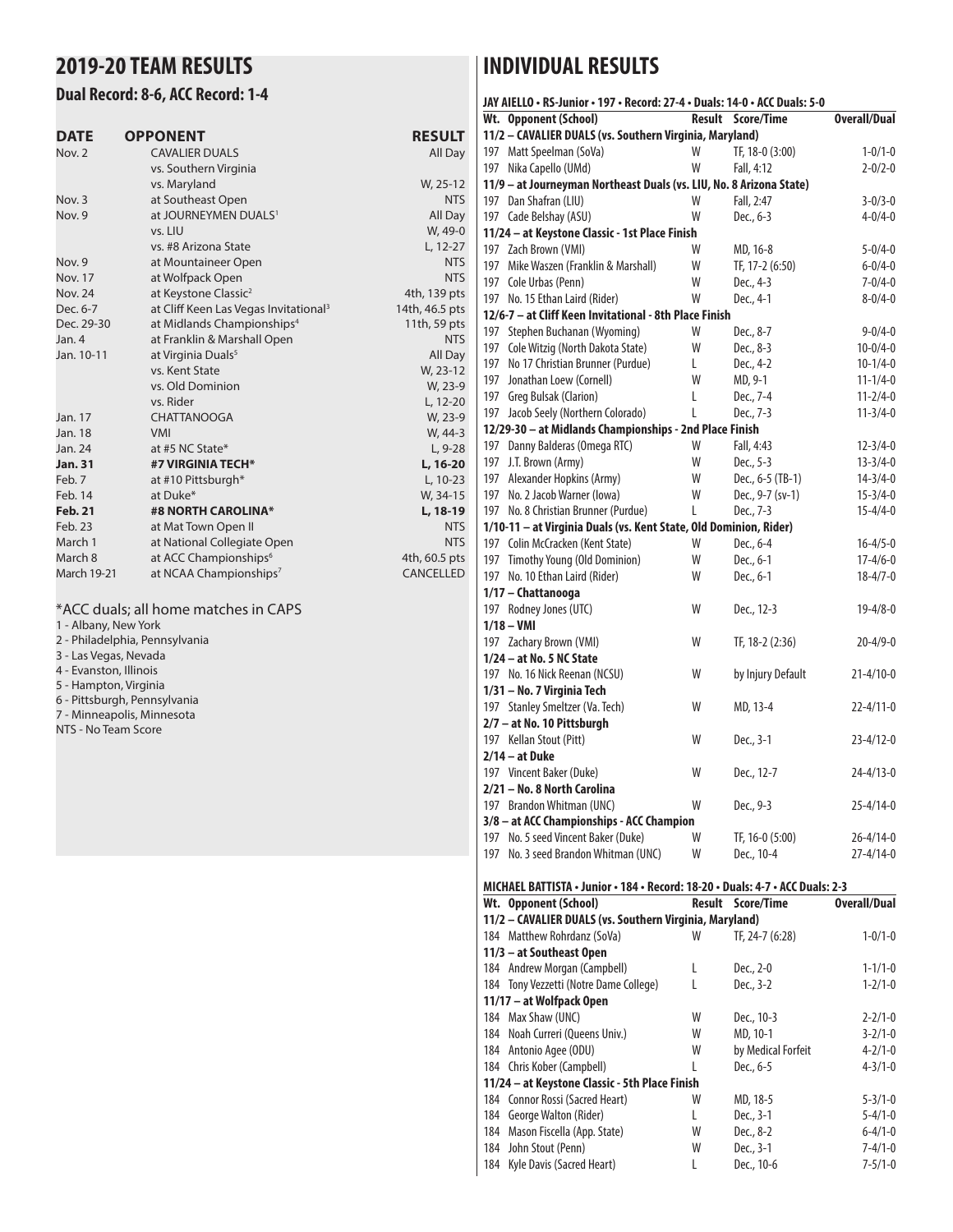| 184 Kai Blake (Duke)                                                          | W | <b>Injury Default</b>    | $8 - 5/1 - 0$       |     | 174 Joey Mazzara (UNC)                                                            | L                      | MD, 13-4                 | $2 - 3/0 - 0$                |
|-------------------------------------------------------------------------------|---|--------------------------|---------------------|-----|-----------------------------------------------------------------------------------|------------------------|--------------------------|------------------------------|
| 12/6-7 - at Cliff Keen Invitational                                           |   |                          |                     |     | 174 Krystian Kinsey (UVA)                                                         | L                      | Dec., 8-4                | $2 - 4/0 - 0$                |
| 184 Max Lyon (Purdue)                                                         | L | Dec., 6-4                | $8-6/1-0$           |     | 1/4 - at Franklin & Marshall Open                                                 |                        |                          |                              |
| 184 Josh Loomer (CSU Bakersfield)                                             | W | MD, 14-5                 | $9 - 6/1 - 0$       |     | 174 Janny Lopez (Sacred Heart)                                                    | W                      | by Injury Default        | $3 - 4/0 - 0$                |
|                                                                               |   |                          |                     |     |                                                                                   |                        |                          |                              |
| 184 No. 7 Benjamin Darmstadt (Cornell)                                        | L | Fall, 0:47               | $9 - 7/1 - 0$       |     | 174 Nathan Dugan (Princeton)                                                      | L                      | Dec., 9-5                | $3 - 5/0 - 0$                |
| 12/29-30 - at Midlands Championships                                          |   |                          |                     |     | 174 Frankie Guida (Bucknell)                                                      | L                      | Fall, 2:13               | $3 - 6/0 - 0$                |
| 184 No. 12 Noah Stewart (Army)                                                | L | Dec., 4-2 (sv-1)         | $9 - 8/1 - 0$       |     | 1/25 - at Appalachian State Open                                                  |                        |                          |                              |
| 184 Joseph Franzese (Columbia)                                                | L | Dec., 14-11              | $9 - 9/1 - 0$       |     | 174 Trent Knight (Campbell)                                                       | W                      | Fall, 5:29               | $4 - 6/0 - 0$                |
| 1/4 - at Franklin & Marshall Open                                             |   |                          |                     |     | 174 Thomas Flitz (App. State)                                                     | L                      | Fall, 2:23               | $4 - 7/0 - 0$                |
| 184 Rocky Jordan (Ohio State)                                                 | L | TF, 15-0                 | $9 - 10/1 - 0$      |     | 174 Lance Andriani (NCSU)                                                         | W                      | Dec., 13-12              | $5 - 7/0 - 0$                |
| 184 Anthony Franden (LIU)                                                     | W | MD, 15-7                 | $10-10/1-0$         |     | 174 Kolton Clark (Va. Tech)                                                       | Г                      | Fall, 1:40               | $5 - 8/0 - 0$                |
| 184 David Health (Brown)                                                      | W | Dec., 11-4               | $11 - 10/1 - 0$     |     |                                                                                   |                        |                          |                              |
|                                                                               |   |                          |                     |     | RAY COSTA • Freshman • 149 • Record: 10-10 • Duals: 0-0 • ACC Duals: 0-0          |                        |                          |                              |
| 184 Calib Hopkins (Campbell)                                                  | W | Dec., 11-4               | $12 - 10/1 - 0$     |     |                                                                                   |                        |                          |                              |
| 184 Michael Doggett (Harvard)                                                 | W | Dec., 10-4               | $13 - 10/1 - 0$     |     | Wt. Opponent (School)                                                             |                        | <b>Result Score/Time</b> | <b>Overall/Dual</b>          |
| 184 Brandon Kui (Brown)                                                       |   | Dec., 5-4                | $13 - 11/1 - 0$     |     | 11/3 - at Southeast Open (Freshman/Sophomore Bracket)                             |                        |                          |                              |
| 1/10-11 - at Virginia Duals (vs. Kent State, Old Dominion, Rider)             |   |                          |                     |     | 149 Jason Kraisser (Campbell WC)                                                  | L                      | MD, 15-1                 | $0 - 1/0 - 0$                |
| 184 Lane Hinkle (Kent State)                                                  | L | Dec., 4-0                | $13 - 12/1 - 1$     |     | 149 Josh Yost (VMI)                                                               | W                      | Dec., 9-6                | $1 - 1/0 - 0$                |
| 184 Antonio Agee (Old Dominion)                                               | L | Dec., 3-1 (sv-1)         | $13 - 13/1 - 1$     |     | 149 Andrew Dickson (GMU)                                                          | W                      | Dec., 11-4               | $2 - 1/0 - 0$                |
| 184 George Walton (Rider)                                                     | L | Dec., 7-3                | $13 - 14/1 - 3$     |     | 149 Liam Lusher (WVU)                                                             | W                      | Dec., 13-11              | $3 - 1/0 - 0$                |
| 1/17 - Chattanooga                                                            |   |                          |                     |     | 149 Job Chishko (VT)                                                              | L                      | MD, 12-1                 | $3 - 2/0 - 0$                |
| 184 Matthew Waddell (UTC)                                                     | L | Dec., 7-2                | $13 - 15/1 - 4$     |     | 11/17 - at Wolfpack Open                                                          |                        |                          |                              |
|                                                                               |   |                          |                     |     |                                                                                   |                        |                          |                              |
| $1/18 - VMI$                                                                  |   |                          |                     |     | 149 Jude Lloyd (Queens Univ.)                                                     | W                      | Dec., 7-1                | $4 - 2/0 - 0$                |
| 184 Max Gallahan (VMI)                                                        | W | Dec., 9-4                | $14 - 15/2 - 4$     |     | 149 Bryce Andonian (VT)                                                           | L                      | Fall, 4:45               | $4 - 3/0 - 0$                |
| $1/24$ – at No. 5 NC State                                                    |   |                          |                     |     | 149 Devan Moore (Newberry)                                                        | W                      | Fall, 6:33               | $5 - 3/0 - 0$                |
| 184 No. 3 Trent Hidlay (NCSU)                                                 | L | Dec., 4-2                | $14 - 16/2 - 5$     |     | 149 Andrew McKahan (Limestone)                                                    | L                      | Dec., 3-2                | $5 - 4/0 - 0$                |
| 1/31 - No. 7 Virginia Tech                                                    |   |                          |                     |     | 1/4 - at Franklin & Marshall Open                                                 |                        |                          |                              |
| 184 No. 2 Hunter Bolen (Va. Tech)                                             | L | MD, 12-4                 | $14 - 17/2 - 6$     |     | 149 Christian Dailey (Franklin & Marshall)                                        | L                      | Dec., 5-1                | $5 - 5/0 - 0$                |
| 2/7 - at No. 10 Pittsburgh                                                    |   |                          |                     |     | 149 Alex Jablonski (Millersville)                                                 | W                      | Dec., 7-0                | $6 - 5/0 - 0$                |
|                                                                               |   |                          |                     |     |                                                                                   |                        |                          |                              |
| 184 No. 6 Nino Bonaccorsi (Pitt)                                              | L | MD, 19-7                 | $14 - 18/2 - 7$     | 149 | Joseph Caprella (Old Dominion)                                                    | W                      | Dec., 5-2                | $7 - 5/0 - 0$                |
| $2/14$ – at Duke                                                              |   |                          |                     |     | 149 Alec Bobchin (Broncs TC)                                                      | L                      | Dec., 9-6                | $7 - 6/0 - 0$                |
| 184 Kai Blake (Duke)                                                          | W | MD, 18-7                 | $15 - 18/3 - 7$     |     | 2/23 - at Mat Town Open II                                                        |                        |                          |                              |
| 2/21 - No. 8 North Carolina                                                   |   |                          |                     |     | 149 Anthony Palmiotto (Itacha)                                                    | W                      | Dec., 6-3                | $8 - 6/0 - 0$                |
| 184 Joey Mazzara (UNC)                                                        | W | MD, 12-4                 | $16 - 18/4 - 7$     |     | 149 Hunter Richard (Cornell)                                                      | L                      | MD, 11-2                 | $8 - 7/0 - 0$                |
|                                                                               |   |                          |                     |     |                                                                                   |                        |                          |                              |
|                                                                               |   |                          |                     |     |                                                                                   |                        |                          |                              |
| 3/8 - at ACC Championships                                                    |   |                          |                     |     | 149 Alec Bobchin (Rider)                                                          | W                      | by Medical Forfeit       | $9 - 7/0 - 0$                |
| 184 No. 5 seed Joey Mazzara (UNC)                                             | W | Dec., 10-4               | $17 - 18/4 - 7$     |     | 149 Patrick Ryan ()                                                               | W                      | by Medical Forfeit       | $10 - 7/0 - 0$               |
| 184 No. 1 seed Hunter Bolen (Va. Tech)                                        | L | TF, 17-0                 | $17-19/4-7$         |     | 149 Connor McGonagle (Lehigh)                                                     | L                      | MD, 12-2                 | $10 - 8/0 - 0$               |
| 184 No. 6 seed Kai Blake (Duke)                                               | W | MD, 18-6                 | $18 - 19/4 - 7$     |     | 3/1 - at National Collegiate Open                                                 |                        |                          |                              |
| 184 No. 3 seed Nino Bonaccorsi (Pitt)                                         | L | MD, 14-4                 | $18 - 20/4 - 7$     |     | 149 Jared Donahue (Drexel)                                                        | L                      | MD, 16-5                 | $10-9/0-0$                   |
|                                                                               |   |                          |                     |     | 149 Sebas Swiggum (Minnesota)                                                     | L                      | Dec., 6-1                | $10-10/0-0$                  |
| SAM BOOK • Freshman • 133 • Record: 10-5 • Duals: 0-0 • ACC Duals: 0-0        |   |                          |                     |     |                                                                                   |                        |                          |                              |
| Wt. Opponent (School)                                                         |   | Result Score/Time        | <b>Overall/Dual</b> |     | BRIAN COURTNEY • RS-Sophomore • 141 • Record: 22-15 • Duals: 8-6 • ACC Duals: 1-4 |                        |                          |                              |
| 11/17 - at Wolfpack Open - 6th Place Finish                                   |   |                          |                     |     | Wt. Opponent (School)                                                             |                        | <b>Result Score/Time</b> | <b>Overall/Dual</b>          |
|                                                                               |   |                          |                     |     |                                                                                   |                        |                          |                              |
| 133 Majid Corbett (Limestone)                                                 | W | Dec., 13-7               | $1 - 0/0 - 0$       |     | 11/2 - CAVALIER DUALS (vs. Southern Virginia, Maryland)                           |                        |                          |                              |
| 133 Gabriel Hixenbaugh (Buies Creek RTC)                                      | W | Dec., 12-10              | $2 - 0/0 - 0$       |     | 141 Aldair Moran (SoVa)                                                           | W                      | Fall, 0:29               | $1 - 0/1 - 0$                |
| 133 Codi Russell (App. State)                                                 | L | MD, 14-4                 | $2 - 1/0 - 0$       |     | 141 Hunter Baxter (UMd)                                                           | W                      | Dec., 2-0                | $2 - 0/2 - 0$                |
| 133 Deandre Swinson (App. State)                                              | W | Dec., 4-2                | $3-1/0-0$           |     | 11/9 - at Journeyman Northeast Duals (vs. LIU, No. 8 Arizona State)               |                        |                          |                              |
| 133 Tyler Kellison (App. State)                                               | W | TF, 19-4 (7:00)          | $4 - 1/0 - 0$       |     | 141 Anthony Dushaj (LIU)                                                          | W                      | Fall, 4:31               | $3 - 0/3 - 0$                |
| 133 Gabriel Hixenbaugh (Buies Creek RTC)                                      | L | Dec., 10-3               | $4 - 2/0 - 0$       |     | 141 Navonte Demison (ASU)                                                         | L                      | Dec., 4-2                | $3 - 1/3 - 1$                |
| 1/4 - at Franklin & Marshall Open - 2nd Place Finish                          |   |                          |                     |     | 11/24 - at Keystone Classic - 6th Place Finish                                    |                        |                          |                              |
| 133 Anthony Petrillo (Sacred Heart)                                           | W | by Injury Default        | $5 - 2/0 - 0$       |     | 141 Robert Groves (Harvard)                                                       | W                      | Fall, 5:38               | $4 - 1/3 - 1$                |
|                                                                               |   |                          |                     |     |                                                                                   |                        |                          |                              |
| 133 Shane Metzler (Rutgers)                                                   | W | TF, 16-0                 | $6 - 2/0 - 0$       |     | 141 Anthony Brito (App. State)                                                    | W                      | Dec., 8-3                | $5 - 1/3 - 1$                |
| 133 Darren Miller (Bucknell)                                                  | W | Dec., 6-5                | $7 - 2/0 - 0$       |     | 141 Lucas Revano (Penn)                                                           | W                      | Dec., 7-6                | $6 - 1/3 - 1$                |
| 133 Orion Anderson (Maryland)                                                 | W | MD, 17-8                 | $8 - 2/0 - 0$       |     | 141 A.J. Vindici (Penn)                                                           | L                      | Dec., 11-6               | $6 - 2/3 - 1$                |
| 133 Jordan Decatur (Ohio State)                                               | L | MD, 14-5                 | $8 - 3/0 - 0$       |     | 141 Robert Cleary (Rider)                                                         | <b>Medical Forfeit</b> |                          | No Contest                   |
| 2/23 - at Mat Town Open II - 4th Place Finish                                 |   |                          |                     |     | 141 Dawson Bates (App. State)                                                     | <b>Medical Forfeit</b> |                          | No Contest                   |
| 133 Richie Koehler (Rider)                                                    |   | Dec., 11-5               | $8 - 4/0 - 0$       |     | 12/6-7 - at Cliff Keen Invitational                                               |                        |                          |                              |
| 133 Devon Britton (Rutgers)                                                   | W | Dec., 5-2                | $9 - 4/0 - 0$       |     | 141 Cole Mattin (Michigan)                                                        | L                      | Dec., 5-3                | $6 - 3/3 - 1$                |
| 133 Brandon Loperfido (Lock Haven)                                            | W | by Medical Forfeit       | $10 - 4/0 - 0$      |     |                                                                                   | L                      | Dec., 7-4                | $6 - 4/3 - 1$                |
|                                                                               | L |                          |                     |     | 141 Anthony Sparacio (Binghamton)                                                 |                        |                          |                              |
| 133 Jaret Lane (Lehigh)                                                       |   | Dec., 10-4               | $10-5/0-0$          |     | 12/29-30 - at Midlands Championships                                              |                        |                          |                              |
|                                                                               |   |                          |                     |     | 141 Doug Zapf (Penn)                                                              | L                      | Dec., 3-2                | $6 - 5/3 - 1$                |
| CHANNING CONNORS • Freshman • 174 • Record: 5-8 • Duals: 0-0 • ACC Duals: 0-0 |   |                          |                     |     | 141 Triston Lara (N. Iowa)                                                        | W                      | Fall, 1:30               | $7 - 5/3 - 1$                |
| Wt. Opponent (School)                                                         |   | <b>Result Score/Time</b> | <b>Overall/Dual</b> |     | 141 Justin Benjamin (Northwestern)                                                | L                      | Dec., 7-2                | $7 - 6/3 - 1$                |
| 11/3 - at Southeast Open (Freshman/Sophomore Bracket)                         |   |                          |                     |     | 1/4 - at Franklin & Marshall Open - 2nd Place Finish                              |                        |                          |                              |
| 174 Cole Maddox (Campbell)                                                    |   | Dec., 6-3                | $0 - 1/0 - 0$       |     | 141 Tyler Dilley (Lock Haven)                                                     | W                      | Dec., 17-10              | $8-6/3-1$                    |
| 174 Cameron Andrews (Campbell WC)                                             | W | Dec., 11-7               | $1 - 1/0 - 0$       |     | 141 Andrew Gapas (Rutgers)                                                        | W                      | Dec., 7-5 (sv-1)         | $9 - 6/3 - 1$                |
| 174 John Joll (WVU)                                                           | L | MD, 14-2                 | $1 - 2/0 - 0$       |     | 141 Theodore Powers (Brown)                                                       | W                      | Dec., 4-2                | $10-6/3-1$                   |
|                                                                               |   |                          |                     |     |                                                                                   |                        |                          |                              |
| 11/17 – at Wolfpack Open<br>174 Cole Maddox (Campbell)                        | W | Dec., 11-6               | $2 - 2/0 - 0$       |     | 141 Wil Gil (Franklin & Marshall)<br>141 Michael Keller (Princeton)               | W<br>L                 | Dec., 11-9<br>MD, 14-2   | $11-6/3-1$<br>$11 - 7/3 - 1$ |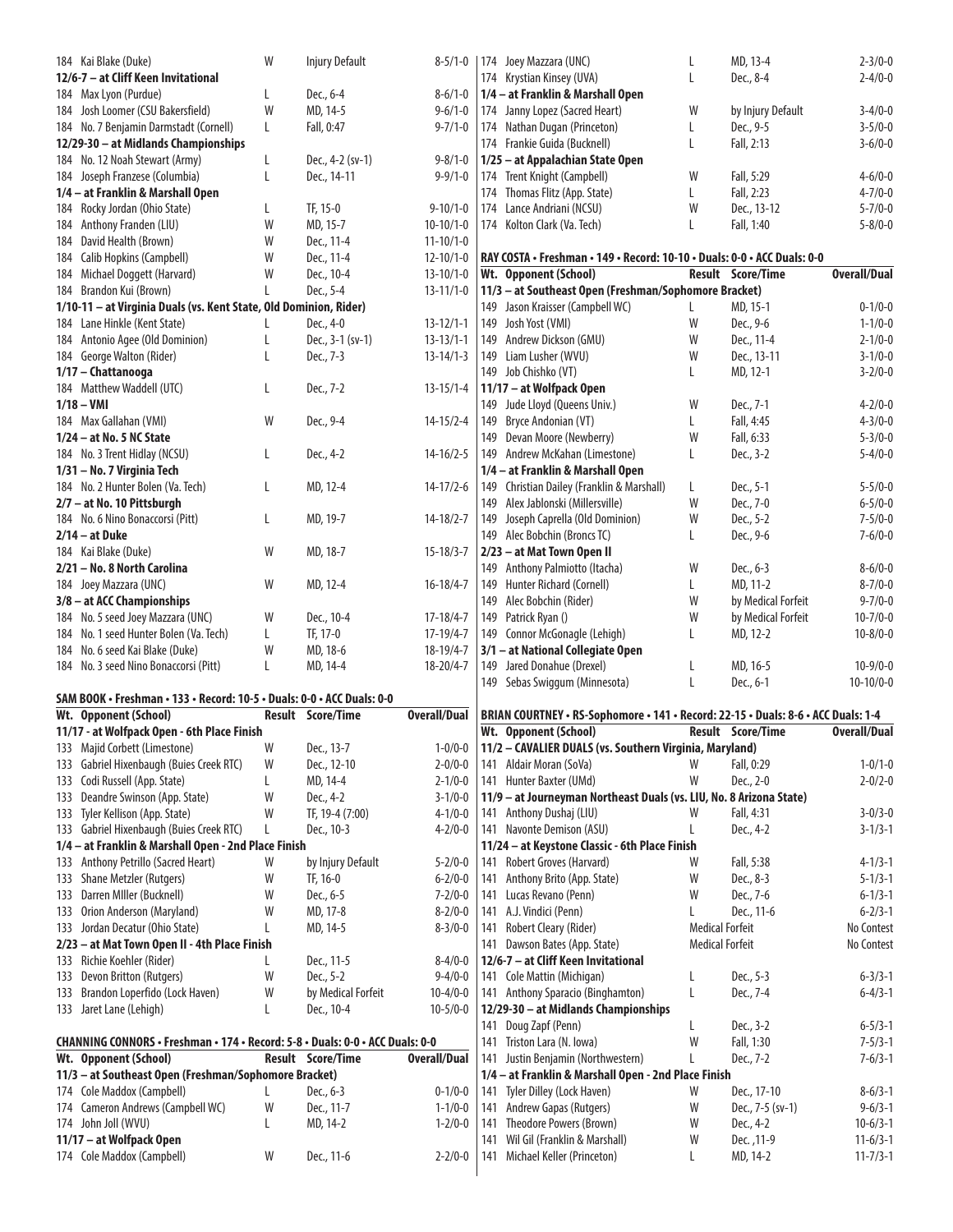|     | 1/10-11 - at Virginia Duals (vs. Kent State, Old Dominion, Rider)        |   |                          |                     |
|-----|--------------------------------------------------------------------------|---|--------------------------|---------------------|
|     | 141 Corey Simpson (Kent State)                                           | W | Dec., 6-5                | $12 - 7/4 - 1$      |
| 141 | Sa'Derian Perry (Old Dominion)                                           | W | MD, 12-4                 | $13 - 7/5 - 1$      |
|     | 141 Pete Lipari (Rider)                                                  | L | Dec., 10-5               | $13 - 8/5 - 2$      |
|     | 1/17 - Chattanooga                                                       |   |                          |                     |
|     | 141 Aidan Murphy (UTC)                                                   | W | MD, 14-6                 | $14 - 8/6 - 2$      |
|     | $1/18 - VMI$                                                             |   |                          |                     |
|     | 141 Noah Roulo (VMI)                                                     | W | TF, 17-2 (4:32)          | $15 - 8/7 - 2$      |
|     | 1/24 - at No. 5 NC State                                                 |   |                          |                     |
|     | 141 No. 13 Tariq Wilson (NCSU)                                           | L | Dec., 8-5                | $15 - 9/7 - 3$      |
|     | 1/31 - No. 7 Virginia Tech                                               |   |                          |                     |
|     | 141 No. 18 Mitch Moore (Va. Tech)                                        | L | Dec., 10-4               | $15 - 10/7 - 4$     |
|     | 2/7 - at No. 10 Pittsburgh                                               |   |                          |                     |
|     | 141 Cole Matthews (Pitt)                                                 | L | Dec., 4-3                | $15 - 11/7 - 5$     |
|     | $2/14 - at Duke$                                                         |   |                          |                     |
|     | 141 No Opponent                                                          | W | by Forfeit               | $16 - 11/8 - 5$     |
|     | 2/21 - No. 8 North Carolina                                              |   |                          |                     |
|     | 141 No. 12 Zach Sherman (UNC)                                            | L | MD, 11-3                 | $16 - 12/8 - 6$     |
|     | 2/23 - at Mat Town Open II - 3rd Place Finish                            |   |                          |                     |
|     | 141 Alexander Miscovich (Pitt-Johnstown)                                 | W | Fall, 2:55               | $17 - 12/8 - 6$     |
| 141 | Malyke Hines (Lehigh)                                                    | L | MD, 14-2                 | $17 - 13/8 - 6$     |
|     | 141 Scott Kiyono (Virginia)                                              | W | Dec., 11-7               | $18 - 13/8 - 6$     |
|     | 141 Nick Coy (Virginia)                                                  | W | Dec., 6-1                | $19 - 13/8 - 6$     |
|     | 141 Dan Moran (Lehigh)                                                   | W | by Default               | $20 - 13/8 - 6$     |
| 141 | Mitchell Polito (Lehigh)                                                 | W | Fall, 0:55               | $21 - 13/8 - 6$     |
|     | 3/8 - at ACC Championships                                               |   |                          |                     |
|     | 141 No. 4 seed Cole Matthews (Pitt)                                      | L | Dec., 7-6                | $21 - 14/8 - 6$     |
|     | 141 No. 3 seed Mitch Moore (Va .Tech)                                    | W | by Medical Forfeit       | $22 - 14/8 - 6$     |
| 141 | No. 4 seed Cole Matthews (Pitt)                                          | L | Dec., 3-1 (sv-1)         | $22 - 15/8 - 6$     |
|     | CAM COY . RS-Sophomore . 165 . Record: 4-6 . Duals: 3-3 . ACC Duals: 1-3 |   |                          |                     |
|     | Wt. Opponent (School)                                                    |   | <b>Result Score/Time</b> | <b>Overall/Dual</b> |
|     | 11/2 - CAVALIER DUALS (vs. Southern Virginia, Maryland)                  |   |                          |                     |
|     | 165 Morgan Petersen (SoVa)                                               | W | Fall, 2:53               | $1 - 0/1 - 0$       |
|     | 165 Kyle Cochran (UMd)                                                   | W | Dec., 6-4                | $2 - 0/2 - 0$       |
|     |                                                                          |   |                          |                     |

| 165 Kyle Cochran (UMQ)                   | <b>VV</b>              | Dec., 6-4             | 2-0/2-0       |
|------------------------------------------|------------------------|-----------------------|---------------|
| 11/24 – at Keystone Classic              |                        |                       |               |
| 165 John Crawford (Franklin & Marshall)  |                        | <b>Injury Default</b> | $2 - 1/2 - 0$ |
| 165 Michael Kistler (Penn)               | <b>Medical Forfeit</b> |                       | No Contest    |
| 1/31 – No. 7 Virginia Tech               |                        |                       |               |
| 165 No. 5 David McFadden (Va. Tech)      | L                      | Dec., 5-1             | $2 - 2/2 - 1$ |
| 1/31 - at No. 10 Pittsburgh              |                        |                       |               |
| 165 No. 12 Jake Wentzel (Pitt)           | L                      | Dec., 8-2             | $2 - 3/2 - 2$ |
| $2/14 - at Duke$                         |                        |                       |               |
| 165 Ben Anderson (Duke)                  | L                      | Fall, 6:17            | $2 - 4/2 - 3$ |
| 2/21 - No. 8 North Carolina              |                        |                       |               |
| 165 Sawyer Davidson (UNC)                | W                      | Dec., 6-3             | $3 - 4/3 - 3$ |
| $3/8$ – at ACC Championships             |                        |                       |               |
| 165 No. 3 seed David McFadden (Va. Tech) | L                      | Dec., 3-0             | $3 - 5/3 - 3$ |
| 165 No. 1 seed Kennedy Monday (UNC)      | W                      | Dec., 3-1 (sv-1)      | $4 - 5/3 - 3$ |
| 165 No. 2 seed Thomas Bullard (NC State) | L                      | Fall, 3:31            | $4 - 6/3 - 3$ |
|                                          |                        |                       |               |

| NICK COY • Freshman • 141 • Record: 18-9 • Duals: 0-0 • ACC Duals: 0-0   |   |                          |                     |
|--------------------------------------------------------------------------|---|--------------------------|---------------------|
| Wt. Opponent (School)                                                    |   | <b>Result</b> Score/Time | <b>Overall/Dual</b> |
| 11/3 - at Southeast Open - 2nd Place Finish (Freshman/Sophomore Bracket) |   |                          |                     |
| 141 Caleb Birdwell (Campbell)                                            | W | Dec., 8-2                | $1 - 0/0 - 0$       |
| 141 David Loniweski (Davidson)                                           | W | Dec., 7-3                | $2 - 0/0 - 0$       |
| 141 Dawson Bates (App. State)                                            | W | Dec., 3-2                | $3 - 0/0 - 0$       |
| 141 Caleb Roy (WVU)                                                      | L | Dec., 2-0                | $3 - 1/0 - 0$       |
| 11/9 – at Mountaineer Open                                               |   |                          |                     |
| 141 Reid Stewart (Presbyterian College)                                  | L | Dec., 5-3                | $3 - 2/0 - 0$       |
| 141 Blake Baker (App. State)                                             | W | MD, 12-0                 | $4 - 2/0 - 0$       |
| 11/17 – at Wolfpack Open                                                 |   |                          |                     |
| 141 Tarig Wilson (NCSU)                                                  | L | MD, 13-2                 | $4 - 3/0 - 0$       |
| 141 Loye Burkhead (Spartanburg Methodist)                                | W | Fall, 4:14               | $5 - 3/0 - 0$       |
| 141 William Davidson (Truett-McConnell)                                  | W | Forfeit                  | $6 - 3/0 - 0$       |
| 141 Ethan Willis (Citadel)                                               | W | TF, 16-1 (6:08)          | $7 - 3/0 - 0$       |
| 141 Ty Mills (Duke)                                                      | W | Dec. 10-4                | $8 - 3/0 - 0$       |
| 141 Jacob Dado (Citadel)                                                 | W | Dec., 3-2                | $9 - 3/0 - 0$       |
|                                                                          |   |                          |                     |

| 141 | Alex Urquiza (NCSU)                                                         | L             | Dec., 3-2              | $9 - 4/0 - 0$                  |
|-----|-----------------------------------------------------------------------------|---------------|------------------------|--------------------------------|
|     | 1/4 - at Franklin & Marshall Open                                           |               |                        |                                |
| 141 | Dawson Bates (App. State)                                                   | L             | Dec., 5-0              | $9 - 5/0 - 0$                  |
| 141 | Raf Lievano (Sacred Heart)                                                  | W             | Fall, 0:58             | $10 - 5/0 - 0$                 |
| 141 | Kyle Sams (Campbell)                                                        | W             | TF, 22-7               | $11 - 5/0 - 0$                 |
| 141 | Jordan Ward (North Carolina)                                                | W             | Dec., 7-5              | $12 - 5/0 - 0$                 |
| 141 | Pat D'Arcy (Princeton)                                                      | W             | Dec., 7-4              | $13 - 5/0 - 0$                 |
| 141 | Mike Blando (LIU)                                                           | W             | Dec., 6-5              | $14 - 5/0 - 0$                 |
|     | 2/23 - at Mat Town Open II                                                  |               |                        |                                |
| 141 | Tyler Dilley (Lock Haven)                                                   | W             | Dec., 4-2              | $15 - 5/0 - 0$                 |
| 141 | Mitchell Polito (Lehigh)                                                    | L             | Dec., 7-3              | $15 - 6/0 - 0$                 |
| 141 | Bryan Miraglia (Rider)                                                      | W             | Dec., 7-3              | $16 - 6/0 - 0$                 |
| 141 | Brian Courtney (Virginia)                                                   | L             | Dec., 6-1              | $16 - 7/0 - 0$                 |
|     | 3/1 - at National Collegiate Open                                           |               |                        |                                |
| 141 | Tyler Hunt (Navy Prep)                                                      | L             | Dec., 6-1              | $16 - 8/0 - 0$                 |
| 141 | Imran Heard (Lock Haven)                                                    | W             | Dec., 6-4              | $17 - 8/0 - 0$                 |
| 141 | Tyler Dilley (Lock Haven)                                                   | W             | Dec., 8-3              | $18 - 8/0 - 0$                 |
| 141 | Danny Bertoni (Maryland)                                                    | L             | MD, 9-0                | $18-9/0-0$                     |
|     |                                                                             |               |                        |                                |
|     | ALEX CRUZ · RS-Freshman · 149 · Record: 2-2 · Duals: 0-0 · ACC Duals: 0-0   |               |                        |                                |
|     | Wt. Opponent (School)                                                       | Result        | Score/Time             | <b>Overall/Dual</b>            |
|     | 11/3 - at Southeast Open                                                    |               |                        |                                |
|     | 149 Colton Diblasi (GMU)                                                    | L             | Fall, 4:50             | $0 - 1/0 - 0$                  |
|     | 149 Diavantae Reddick (Campbell)                                            | W             | TF, 18-0 (3:26)        | $1 - 1/0 - 0$                  |
|     | 149 Justin Yorkdale (GMU)                                                   | W             | Dec., 5-0              | $2 - 1/0 - 0$                  |
|     | 149 Seth Hogue (WVU)                                                        | L             | Inj. Default           | $2 - 2/0 - 0$                  |
|     |                                                                             |               |                        |                                |
|     | PATRICK EVANS · Freshman · 157 · Record: 8-13 · Duals: 0-0 · ACC Duals: 0-0 |               |                        |                                |
|     | Wt. Opponent (School)                                                       | Result        | Score/Time             | <b>Overall/Dual</b>            |
|     | 11/3 - at Southeast Open                                                    |               |                        |                                |
|     | 157 Colby Teague (Mount Olive)                                              | W             | MD, 11-1               | $1 - 0/0 - 0$                  |
|     | 157 Will Lawrence (VMI)                                                     | L             | Dec., 3-1              | $1 - 1/0 - 0$                  |
|     | 157 Justin Crawford (Notre Dame College)                                    | L             | MD, 10-0               | $1 - 2/0 - 0$                  |
|     | 11/9 - at Mountaineer Open                                                  |               |                        |                                |
|     | 157 Jacob Conrad (Gardner-Webb)                                             | L             | MD, 8-0                | $1 - 3/0 - 0$                  |
|     | 157 Kameron Miller (App. State)                                             | W             | MD, 14-3               | $2 - 3/0 - 0$                  |
|     | 157 Giuseppi Inserra (App. State)                                           | W             | Dec., 8-2              | $3 - 3/0 - 0$                  |
|     | 11/17 - at Wolfpack Open                                                    |               |                        |                                |
|     | 157 Sean Glasgow (Limestone)                                                | L             | Dec., 9-5              | $3 - 4/0 - 0$                  |
|     | 157 Justin LeMay (Maryland)                                                 | W             | Dec., 15-8             | $4 - 4/0 - 0$                  |
|     | 157 Cole Smith (ODU)                                                        | L             | MD, 11-1               | $4 - 5/0 - 0$                  |
|     | 1/11 - at Shorty Hitchcock Memorial Open                                    |               |                        |                                |
|     | 157 Brandon Conner (Millersville)                                           | - L           | Dec., 9-6              | $4 - 6/0 - 0$                  |
|     | 157 Drew Dickson (George Mason)                                             | L             | Dec., 10-8             | $4 - 7/0 - 0$                  |
|     | 1/25 - at Appalachian State Open                                            |               |                        |                                |
|     | 157 Colton Jezioro (Ohio)                                                   | W             | Dec., 6-5              | $5 - 7/0 - 0$                  |
| 157 | Tyler Shilson (Chattanooga)                                                 | L             | MD, 13-5               | $5 - 8/0 - 0$                  |
| 157 | Tyler Hazard (Old Dominion)                                                 | W             | Dec., 6-5              | $6 - 8/0 - 0$                  |
|     | 157 Grant Lundy (Chattanooga)                                               | L             | Dec., 7-6              | $6 - 9/0 - 0$                  |
|     | 2/23 - at Mat Town Open II                                                  |               |                        |                                |
| 157 |                                                                             |               |                        |                                |
|     | Elijah Cleary (Ohio State)                                                  | L             | MD, 12-2               | $6 - 10/0 - 0$                 |
| 157 | J.R. Kazalas (Binghamton)                                                   | W             | Dec., 5-4              | $7 - 10/0 - 0$                 |
|     | 157 Leo Mushinsky (Buffalo)                                                 | L             | Dec., 4-3              | $7 - 11/0 - 0$                 |
|     | 3/1 - at National Collegiate Open                                           |               |                        |                                |
|     | 157 Tony Negron (Unrostered)                                                | L             | MD, 12-1               | $7 - 12/0 - 0$                 |
| 157 | Cole Painter (American)                                                     | W             | Dec., 10-4             | $8 - 12/0 - 0$                 |
| 157 | Matt Fields (NC State)                                                      | L             | MD, 10-2               | $8 - 13/0 - 0$                 |
|     |                                                                             |               |                        |                                |
|     | GRAY HART · Sophomore · 149 · Record: 9-10 · Duals: 0-0 · ACC Duals: 0-0    |               |                        |                                |
|     | Wt. Opponent (School)                                                       | <b>Result</b> | <b>Score/Time</b>      | <b>Overall/Dual</b>            |
|     | 11/3 - at Southeast Open                                                    |               |                        |                                |
|     | 149 Kyler Rea (WVU)                                                         | L             | Dec., 4-1              | $0 - 1/0 - 0$                  |
|     | 149 Bobby Pryhocki (Campbell)                                               | W             | Fall, 2:26             | $1 - 1/0 - 0$                  |
| 149 | Jamie Nunez (King University)                                               | W             | Fall, 5:22             | $2 - 1/0 - 0$                  |
|     | 149 Mason Wallace (Chattanooga)                                             | L             | Dec., 4-1              | $2 - 2/0 - 0$                  |
|     | 11/17 - at Wolfpack Open - 6th Place Finish                                 | W             |                        |                                |
| 149 | 149 Phil Ruiz (Limestone)<br>Robert Escalante (Spartanburg Methodist) W     |               | Dec., 2-0<br>Dec., 7-1 | $3 - 2/0 - 0$<br>$4 - 2/0 - 0$ |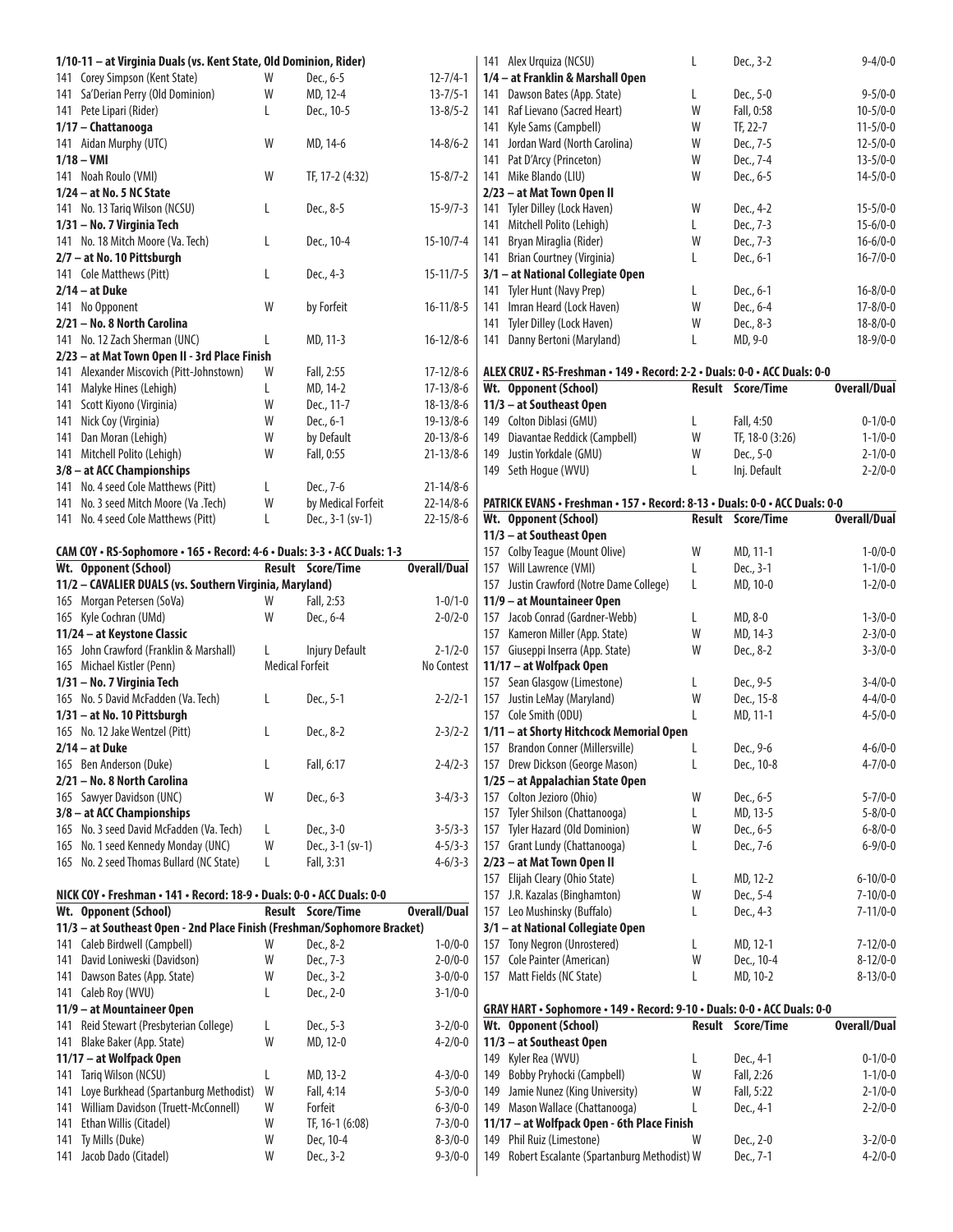| 149 | Matt Fields (NCSU)                                                          | L | Dec., 3-2             | $4 - 3/0 - 0$       |     | JAKE KEATING · Sophomore · 165 · Record: 5-3 · Duals: 0-0 · ACC Duals: 0-0            |                        |                          |                     |
|-----|-----------------------------------------------------------------------------|---|-----------------------|---------------------|-----|---------------------------------------------------------------------------------------|------------------------|--------------------------|---------------------|
| 149 | Jacob Mariakis (Chattanooga)                                                | W | Dec., 2-0             | $5 - 3/0 - 0$       |     | Wt. Opponent (School)                                                                 |                        | <b>Result Score/Time</b> | <b>Overall/Dual</b> |
|     | 149 Michael Murphy (UVA)                                                    | W | by Medical Forfeit    | $6 - 3/0 - 0$       |     | 12/29-30 - at Midlands Championships - 6th Place Finish                               |                        |                          |                     |
|     | 149 AJ Leitten (NCSU)                                                       | L | Dec., 7-2             | $6 - 4/0 - 0$       |     | 165 Nick South (Indiana)                                                              | W                      | Dec, 6-4                 | $1 - 0/0 - 0$       |
|     | 1/4 - at Franklin & Marshall Open                                           |   |                       |                     |     | 165 No. 11 Cael McCormick (Army)                                                      | W                      | Dec., 8-6                | $2 - 0/0 - 0$       |
|     | 149 Gino Esposito (North Carolina)                                          | W | Dec., 7-0             | $7 - 4/0 - 0$       |     | 165 No. 15 Zachary Hartman (Bucknell)                                                 | L                      | MD, 13-0                 | $2 - 1/0 - 0$       |
|     | 149 Carter Tuttle (Pitt)                                                    | W | Dec., 4-0             | $8 - 4/0 - 0$       |     | 165 Izzak Olejnik (Northern Illinois)                                                 | L                      | Dec., 6-5                | $2 - 2/0 - 0$       |
|     |                                                                             |   |                       |                     |     |                                                                                       |                        |                          |                     |
| 149 | Danny Fongaro (NYCRTC)                                                      | L | Dec., 8-3             | $8 - 5/0 - 0$       |     | 1/11 - at Shorty Hitchcock Memorial Open - 4th Place Finish                           |                        |                          |                     |
|     | 149 Jon Errico (Penn)                                                       | L | Dec., 5-3             | $8 - 6/0 - 0$       |     | 165 Jeremy Nurenburger (Centenary NJ)                                                 | W                      | Fall, 1:17               | $3 - 2/0 - 0$       |
|     | 2/23 - at Mat Town Open II                                                  |   |                       |                     | 165 | Benny Baker (Finger Lakes RTC)                                                        | W                      | MD, 14-4                 | $4 - 2/0 - 0$       |
|     | 149 Hunter Shaut (Buffalo)                                                  | L | Dec., 4-2             | $8 - 7/0 - 0$       | 165 | Noah Tarr (Davis Elkins)                                                              | W                      | TF, 23-8 (4:22)          | $5 - 2/0 - 0$       |
|     | 149 Kalob Jewet (George Mason)                                              | W | Dec., 3-2             | $9 - 7/0 - 0$       | 165 | Steve Fittery (FITS Wrestling Academy)                                                | L                      | Fall, 0:46               | $5 - 3/0 - 0$       |
|     | 149 Gabe Miller (Penn)                                                      | L | Fall, 0:52            | $9 - 8/0 - 0$       |     | 165 Robby Patrick (Virginia                                                           | <b>Medical Forfeit</b> |                          | No Contest          |
|     | 3/1 - at National Collegiate Open                                           |   |                       |                     |     |                                                                                       |                        |                          |                     |
|     | 149 Michael North (Maryland)                                                | L | MD, 12-3              | $9 - 9/0 - 0$       |     | KRYSTIAN KINSEY · RS-Freshman · 165/174 · Record: 10-13 · Duals: 1-2 · ACC Duals: 0-1 |                        |                          |                     |
|     | 149 Cam Picklo (Oklahoma)                                                   | L | Dec., 6-4             | $9 - 10/0 - 0$      |     | Wt. Opponent (School)                                                                 |                        | <b>Result Score/Time</b> | <b>Overall/Dual</b> |
|     |                                                                             |   |                       |                     |     | 11/17 - at Wolfpack Open                                                              |                        |                          |                     |
|     |                                                                             |   |                       |                     |     |                                                                                       |                        |                          | $0 - 1/0 - 0$       |
|     | LOUIE HAYES . RS-Junior . 133 . Record: 21-11 . Duals: 9-5 . ACC Duals: 2-3 |   |                       |                     |     | 174 Jack Bond (ODU)                                                                   | L                      | Dec., 3-2                |                     |
|     | Wt. Opponent (School)                                                       |   | Result Score/Time     | <b>Overall/Dual</b> | 174 | Cooper Youngblood (Citadel)                                                           | W                      | Dec., 6-1                | $1 - 1/0 - 0$       |
|     | 11/2 - CAVALIER DUALS (vs. Southern Virginia, Maryland)                     |   |                       |                     |     | 174 Channing Connors (UVA)                                                            | W                      | Dec., 8-4                | $2 - 1/0 - 0$       |
|     | 133 Aaron Freidhof (SoVa)                                                   | W | TF, 17-2 (4:36)       | $1 - 0/1 - 0$       |     | 174 Lance Andriani (NCSU)                                                             | W                      | Dec., 7-2                | $3 - 1/0 - 0$       |
|     | 133 King Sandoval (UMd)                                                     | W | MD, 10-2              | $2 - 0/2 - 0$       |     | 174 Kolton Clark (VT)                                                                 | W                      | Dec., 8-4                | $4 - 1/0 - 0$       |
|     | 11/9 - at Journeyman Northeast Duals (vs. LIU, No. 8 Arizona State)         |   |                       |                     |     | 174 Alex Faison (NCSU)                                                                | L                      | Dec., 11-4               | $4 - 2/0 - 0$       |
|     | 133 Jacob Zuller (LIU)                                                      | W | Fall, 1:27            | $3 - 0/3 - 0$       |     | 11/24 - at Keystone Classic                                                           |                        |                          |                     |
|     | 133 Josh Krammer (ASU)                                                      | L | Dec., 9-5             | $3 - 1/3 - 1$       |     | 174 Thomas Flitz (App. State)                                                         | L                      | MD, 15-2                 | $4 - 3/0 - 0$       |
|     | 11/24 - at Keystone Classic - 1st Place Finish                              |   |                       |                     |     | 174 Jake Hendricks (Penn)                                                             | L                      | Dec., 8-3                | $4 - 4/0 - 0$       |
|     | 133 Chris Wright (Rider)                                                    | W | Dec., 13-6            | $4 - 1/3 - 1$       |     | 12/6-7 - at Cliff Keen Invitational                                                   |                        |                          |                     |
|     |                                                                             |   |                       |                     |     |                                                                                       |                        |                          |                     |
|     | 133 Michael Jaffe (Harvard)                                                 | W | Dec., 10-7            | $5 - 1/3 - 1$       |     | 165 Chase Straw (Iowa State)                                                          | L                      | Dec., 4-1                | $4 - 5/0 - 0$       |
|     | 133 Carmen Ferrante (Penn)                                                  | W | Dec., 3-1             | $6 - 1/3 - 1$       |     | 165 Shayne Oster (Northwestern)                                                       | L                      | Dec., 3-0                | $4 - 6/0 - 0$       |
|     | 12/6-7 - at Cliff Keen Invitational                                         |   |                       |                     |     | 1/4 - at Franklin & Marshall Open                                                     |                        |                          |                     |
|     | 133 Gary Joint (Fresno State)                                               | W | <b>Injury Default</b> | $7 - 1/3 - 1$       |     | 165 Brian Case (Navy)                                                                 | L                      | Dec., 6-2                | $4 - 7/0 - 0$       |
|     | 133 No. 15 Anthony Madrigal (Oklahoma)                                      | W | Dec., 6-1             | $8 - 1/3 - 1$       |     | 165 Scott Defex (Unattached)                                                          | W                      | Dec., 4-2 (sv-1)         | $5 - 7/0 - 0$       |
|     | 133 Ridge Lovett (Nebraska)                                                 | L | Dec., 8-7             | $8 - 2/3 - 1$       |     | 165 Rodney Winston (Patriot Elite)                                                    | L                      | Dec., 3-2                | $5 - 8/0 - 0$       |
|     | 133 Todd Small (Iowa State)                                                 | L | Dec., 10-5            | $8 - 3/3 - 1$       |     | 1/17 - Chattanooga                                                                    |                        |                          |                     |
|     | 12/29-30 - at Midlands Championships - 6th Place Finish                     |   |                       |                     |     | 165 Andrew Nicholson (UTC)                                                            | L                      | Dec., 4-1                | $5 - 9/0 - 1$       |
|     | 133 Gavin Teasdale (N. Iowa)                                                | W | Dec., 3-1             | $9 - 3/3 - 1$       |     | $1/18 - VMI$                                                                          |                        |                          |                     |
|     |                                                                             |   |                       |                     |     |                                                                                       |                        |                          |                     |
|     | 133 Savion Haywood (Omega TC)                                               | W | Fall, 5:36            | $10 - 3/3 - 1$      |     | 165 Jon Hoover (VMI)                                                                  | W                      | Dec., 6-1                | $6 - 9/1 - 1$       |
|     | 133 No. 3 Sebastian Rivera (Northwestern)                                   | L | MD, 15-5              | $10 - 4/3 - 1$      |     | 1/24 - at No. 5 NC State                                                              |                        |                          |                     |
|     | 133 Jack Scudlarczyk (N. Iowa)                                              | W | Dec., 8-1             | $11 - 4/3 - 1$      |     | 165 No. 12 Thomas Bullard (NCSU)                                                      | L                      | MD, 11-2                 | $6 - 10/1 - 2$      |
|     | 133 Colin Valdiviez (Northwestern)                                          | W | Dec., 6-4             | $12 - 4/3 - 1$      |     | 2/23 - at Mat Town Open II                                                            |                        |                          |                     |
|     | 133 No. 9 Travis Piotrowski (Illinois)                                      | L | Dec., 6-4             | $12 - 5/3 - 1$      |     | 165 J. Stawinski (Cornell)                                                            | W                      | MD, 9-1                  | $7 - 10/1 - 2$      |
|     | 133 No. 11 Noah Gonser (Campbell)                                           | L | Dec., 3-2             | $12 - 6/3 - 1$      |     | 165 Julian Ramirez (Finger Lakes RTC)                                                 | L                      | Dec., 9-3                | $7 - 11/1 - 2$      |
|     | 1/10-11 - at Virginia Duals (vs. Kent State, Old Dominion, Rider)           |   |                       |                     |     | 165 Mason Reniche (Finger Lakes RTC)                                                  | L                      | Fall, 2:18               | $7 - 12/1 - 2$      |
|     | 133 Tim Rooney (Kent State)                                                 | L | Dec., 3-1             | $12 - 7/3 - 2$      |     | 3/1 - at National Collegiate Open                                                     |                        |                          |                     |
|     | 133 Shannon Hanna (Old Dominion)                                            | W | Dec., 8-1             | $13 - 7/4 - 2$      | 165 | Joey Schiele (Bucknell)                                                               | W                      | Dec., 4-0                | $8 - 12/1 - 2$      |
|     |                                                                             |   |                       |                     |     |                                                                                       |                        |                          |                     |
|     | 133 Anthony Cefelo (Rider)                                                  | W | Dec., 11-5            | $14 - 7/5 - 2$      | 165 | George Worthy (Rider)                                                                 | L                      | Dec., 8-6                | $8 - 13/1 - 2$      |
|     | 1/17 - Chattanooga                                                          |   |                       |                     | 165 | Eli Smith (Franklin & Marshall)                                                       | W                      | Dec., 10-4               | $9 - 13/1 - 2$      |
|     | 133 Colton Landers (UTC)                                                    | W | Fall, 2:24            | $15 - 7/6 - 2$      | 165 | Loranzo Rajaonarivelo (George Mason)                                                  | W                      | Dec., 9-8                | $10-13/1-2$         |
|     | $1/18 - VMI$                                                                |   |                       |                     |     | 165 Cole Smith (Old Dominion)                                                         | <b>Medical Forfeit</b> |                          | No Contest          |
|     | 133 Clifton Conway (VMI)                                                    | W | Fall, 2:32            | $16 - 7/7 - 2$      |     |                                                                                       |                        |                          |                     |
|     | $1/24$ – at No. 5 NC State                                                  |   |                       |                     |     | SCOTT KIYONO . Junior . 141 . Record: 4-6 . Duals: 0-0 . ACC Duals: 0-0               |                        |                          |                     |
|     | 133 Jarrett Trombley (NCSU)                                                 | L | Dec., 4-2             | $16 - 8/7 - 3$      |     | Wt. Opponent (School)                                                                 |                        | Result Score/Time        | <b>Overall/Dual</b> |
|     | 1/31 - No. 7 Virginia Tech                                                  |   |                       |                     |     | 11/3 - at Southeast Open                                                              |                        |                          |                     |
|     | 133 Collin Gerardi (Va. Tech)                                               | W | Dec., 5-3             | $17 - 8/8 - 3$      | 141 | Anthony Sountis (UMd)                                                                 | W                      | Dec., 6-0                | $1 - 0/0 - 0$       |
|     |                                                                             |   |                       |                     |     |                                                                                       |                        |                          |                     |
|     | 2/7 - at No. 10 Pittsburgh                                                  |   |                       |                     | 141 | Zach Sherman (UNC)                                                                    | L                      | Dec., 7-4                | $1 - 1/0 - 0$       |
|     | 133 No. 6 Micky Phillippi (Pitt)                                            | L | Dec., 8-4             | $17 - 9/8 - 4$      | 141 | Brandon Bright (Gardner-Webb)                                                         | L                      | Dec., 3-2                | $1 - 2/0 - 0$       |
|     | $2/14 - at Duke$                                                            |   |                       |                     |     | 11/17 - at Wolfpack Open                                                              |                        |                          |                     |
|     | 133 Harrison Campbell (Duke)                                                | W | Fall, 0:53            | $18-9/9-4$          | 141 | Ty Mills (Duke)                                                                       | W                      | Dec., 8-4                | $2 - 2/0 - 0$       |
|     | 2/21 - No. 8 North Carolina                                                 |   |                       |                     | 141 | Alex Urquiza (NCSU)                                                                   | L                      | Dec., 4-1                | $2 - 3/0 - 0$       |
|     | 133 Jaime Hernandez (UNC)                                                   | L | Dec., 8-5             | $18-10/9-5$         | 141 | Silas Shaw (NCSU)                                                                     | W                      | Dec., 10-7               | $3 - 3/0 - 0$       |
|     | 3/8 - at ACC Championships - 3rd Place Finish                               |   |                       |                     | 141 | Anthony Brito (App. State)                                                            | L                      | Dec., 4-2                | $3 - 4/0 - 0$       |
|     | 133 No. 5 seed Collin Gerardi (Va. Tech)                                    | W | Dec., 7-2             | 19-10/9-5           |     | 2/23 - at Mat Town Open II - 4th Place Finish                                         |                        |                          |                     |
|     | 133 No. 1 seed Micky Phillippi (Pitt)                                       | L | Dec., 1-0             | $19 - 11/9 - 5$     | 141 | Dan Moran (Lehigh)                                                                    | L                      | MD, 12-4                 | $3 - 5/0 - 0$       |
|     | 133 No. 6 seed Harrison Campbell (Duke)                                     | W | Fall, 3:21            | $20 - 11/9 - 5$     | 141 | Imran Heard (Lock Haven)                                                              | W                      | MD, 14-5                 | $4 - 5/0 - 0$       |
|     |                                                                             |   |                       |                     |     |                                                                                       |                        |                          |                     |
|     | 133 No. 3 seed Jarrett Trombley (NC State)                                  | W | Dec., 5-3 (TB-1)      | $21 - 11/9 - 5$     | 141 | Brian Courtney (Virginia)                                                             | L                      | Dec., 11-7               | $4 - 6/0 - 0$       |
|     |                                                                             |   |                       |                     |     |                                                                                       |                        |                          |                     |

**MATEUSZ KUDRA • Freshman • HWT • Record: 4-7 • Duals: 0-0 • ACC Duals: 0-0**

**Wt. Opponent (School) Result Score/Time Overall/Dual**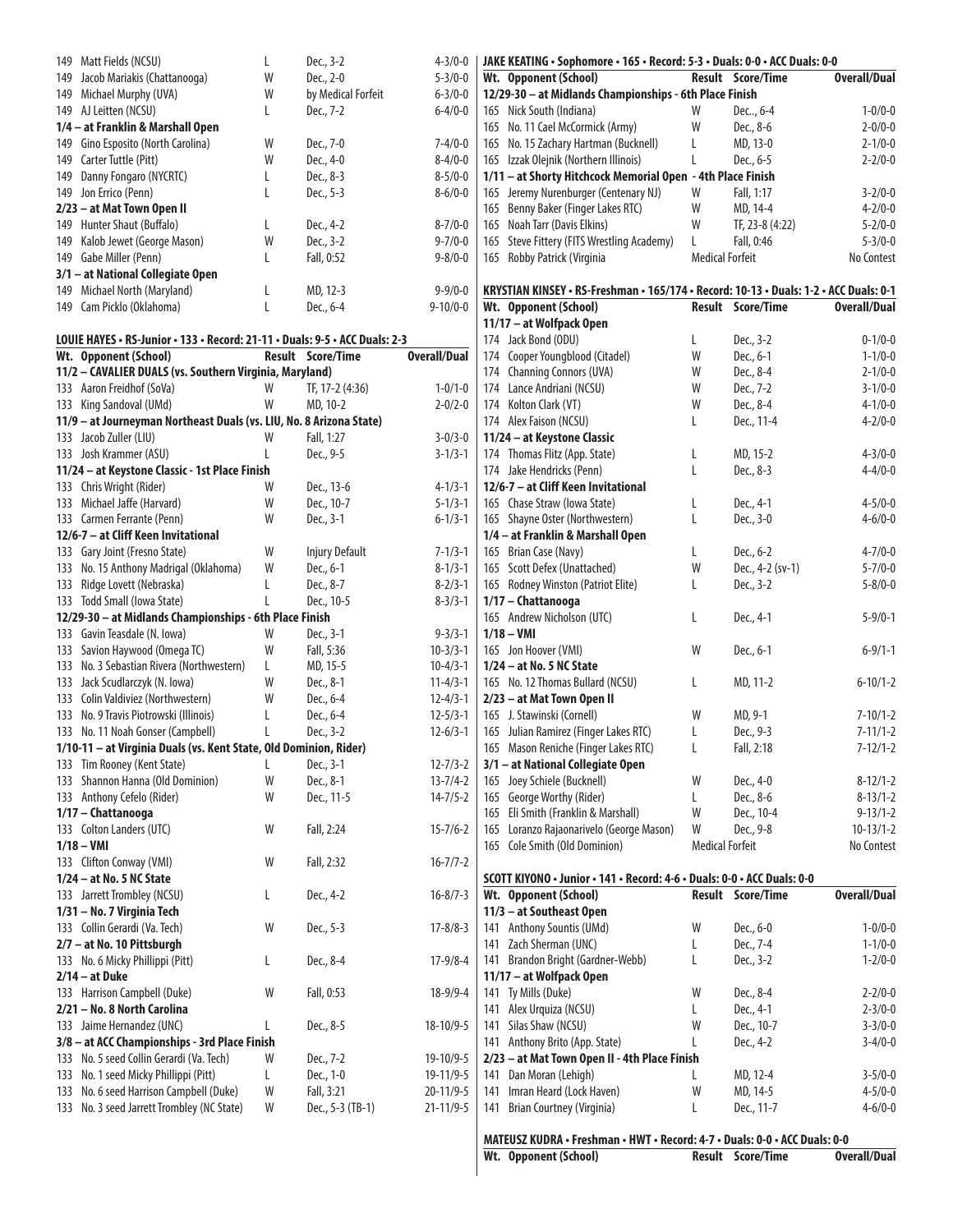|     |                                                                            |                        |                          | 0.4100        |
|-----|----------------------------------------------------------------------------|------------------------|--------------------------|---------------|
|     | 11/9 - at Mountaineer Open                                                 |                        |                          |               |
|     | Wt. Opponent (School)                                                      |                        | <b>Result</b> Score/Time | Overall/Dual  |
|     | TREY LANE • Freshman • 125/133 • Record: 0-8 • Duals: 0-0 • ACC Duals: 0-0 |                        |                          |               |
|     | 285 Zach Schrader (Cal Baptist)                                            | L                      | Dec., 7-2                | $4 - 7/0 - 0$ |
|     | 285 Jack DelGarbino (Princeton)                                            | W                      | Fall, 5:40               | $4 - 6/0 - 0$ |
|     | 285 Keaton Kluever (North Carolina)                                        | L                      | Dec., 5-2                | $3 - 6/0 - 0$ |
|     | 3/1 - at National Collegiate Open                                          |                        |                          |               |
|     | 285 William Baldwin (Old Dominion)                                         | <b>Medical Forfeit</b> |                          |               |
|     | 285 Joey Slackman (Penn)                                                   | L                      | Dec., 5-3                | $3 - 5/0 - 0$ |
|     | 1/4 – at Franklin & Marshall Open                                          |                        |                          |               |
|     | 285 Deonte Wilson (NCSU)                                                   | L                      | MD, 9-0                  | $3 - 4/0 - 0$ |
|     | 285 Tim Warren (App. State)                                                | W                      | MD, 8-0                  | $3 - 3/0 - 0$ |
| 285 | Jarrett Tronge (VT)                                                        | W                      | Fall, 1:43               | $2 - 3/0 - 0$ |
| 285 | Michael McAleavey (Citadel)                                                | L                      | Dec., 9-3                | $1 - 3/0 - 0$ |
|     | 285 Ethan Powell (Truett-McConnell)                                        | W                      | Fall, 2:05               | $1 - 2/0 - 0$ |
|     | 11/17 – at Wolfpack Open                                                   |                        |                          |               |
|     | 285 Mark Chaid (UNC)                                                       | L                      | Dec., 4-0                | $0 - 2/0 - 0$ |
| 285 | Brandon Ngati (WVU)                                                        | L                      | Dec., 4-0                | $0 - 1/0 - 0$ |
|     | 11/3 - at Southeast Open                                                   |                        |                          |               |

| 125 Carson Smith (App. State)     |   | Dec., 3-2  | $0 - 1/0 - 0$ |
|-----------------------------------|---|------------|---------------|
| 125 Sean Carter (App. State)      |   | Dec., 6-3  | $0 - 2/0 - 0$ |
| 11/17 – at Wolfpack Open          |   |            |               |
| 125 Jacob Brasseru (Presbyterian) | L | Dec., 5-4  | $0 - 3/0 - 0$ |
| 125 Ryan More (VT)                |   | Dec., 6-3  | $0 - 4/0 - 0$ |
| 2/23 - at Mat Town Open II        |   |            |               |
| 133 Jaret Lane (Lehigh)           |   | Fall, 2:21 | $0 - 5/0 - 0$ |
| 133 Devon Britton (Rutgers)       |   | Dec., 6-4  | $0 - 6/0 - 0$ |
| 3/1 – at National Collegiate Open |   |            |               |
| 133 Shane Metzler (Rutgers)       |   | Dec., 6-1  | $0 - 7/0 - 0$ |
| 133 Sean Pierson (Princeton)      |   | Dec., 12-8 | $0 - 8/0 - 0$ |

| TYLER LOVE • RS-Senior • 184• Record: 1-2 • Duals: 1-2 • ACC Duals: 0-0 |                        |                          |               |
|-------------------------------------------------------------------------|------------------------|--------------------------|---------------|
| Wt. Opponent (School)                                                   |                        | <b>Result</b> Score/Time | Overall/Dual  |
| 11/2 - CAVALIER DUALS (vs. Southern Virginia, Maryland)                 |                        |                          |               |
| 184 Kyle Jasenski (UMd)                                                 |                        | Dec., $6-4$ (sv-1)       | $0 - 1/0 - 1$ |
| 11/9 - at Journeyman Northeast Duals (vs. LIU, No. 8 Arizona State)     |                        |                          |               |
| 184 Dan McClure (LIU)                                                   | W                      | Dec. 7-2                 | $1 - 1/1 - 1$ |
| 184 No. 1 Zahid Valencia (ASU)                                          |                        | Fall, 1:01               | $1 - 2/1 - 2$ |
| 11/24 – at Keystone Classic                                             |                        |                          |               |
| 184 Reid Robilotto (Franklin & Marshall)                                | <b>Medical Forfeit</b> |                          | No Contest    |
| 184 John Stout (Penn)                                                   | <b>Medical Forfeit</b> |                          | No Contest    |

|     | PATRICK MCCORMICK • RS-Freshman • 125 • Record: 12-5 • Duals: 5-2 • ACC Duals: 1-0 |   |                          |                |
|-----|------------------------------------------------------------------------------------|---|--------------------------|----------------|
|     | Wt. Opponent (School)                                                              |   | <b>Result Score/Time</b> | Overall/Dual   |
|     | 11/2 - CAVALIER DUALS (vs. Southern Virginia, Maryland)                            |   |                          |                |
|     | 125 No Opponent                                                                    | W | by forfeit               | $1 - 0/1 - 0$  |
|     | 11/9 - at Journeyman Northeast Duals (vs. LIU, No. 8 Arizona State)                |   |                          |                |
|     | 125 Jimmy Ryan (LIU)                                                               | W | Dec., 7-3                | $2 - 0/2 - 0$  |
|     | 125 No. 20 Brandon Courtney (ASU)                                                  | L | Dec., 8-5                | $2 - 1/2 - 1$  |
|     | 11/24 - at Keystone Classic - 2nd Place Finish                                     |   |                          |                |
|     | 125 Dante Mininno (Drexel)                                                         | W | Dec., 11-4               | $3 - 1/2 - 1$  |
|     | 125 Jose Diaz (Franklin & Marshall)                                                | W | Dec., 4-0                | $4 - 1/2 - 1$  |
|     | 125 No. 17 Jonathan Tropea (Rider)                                                 | W | MD, 17-9                 | $5 - 1/2 - 1$  |
|     | 125 No. 11 Michael Colaiocco (Penn)                                                | L | MD, 10-2                 | $5 - 2/2 - 1$  |
|     | 12/29-30 - at Midlands Championships                                               |   |                          |                |
|     | 125 Antonio Lorenzo (Cal Poly)                                                     | L | Dec., 10-6               | $5 - 3/2 - 1$  |
|     | 125 Giovanni Disabato (Ohio)                                                       | L | MD, 14-6                 | $5 - 4/2 - 1$  |
|     | 1/10-11 - at Virginia Duals (vs. Kent State, Old Dominion, Rider)                  |   |                          |                |
|     | 125 Tomas Gutierrez (Kent State)                                                   | W | Dec., 5-4                | $6 - 4/3 - 1$  |
| 125 | Killian Cardinale (Old Dominion)                                                   | W | Dec., 7-4                | $7 - 4/4 - 1$  |
|     | 125 Jonathon Tropea (Rider)                                                        | L | Dec., 6-4 (sv-1)         | $7 - 5/4 - 2$  |
|     | $2/14 - at Duke$                                                                   |   |                          |                |
|     | 125 No Opponent                                                                    | W | by Forfeit               | $8 - 5/5 - 2$  |
|     | 3/1 - at National Collegiate Open - 1st Place Finish                               |   |                          |                |
|     | 125 Baylor Shrunk (Penn State)                                                     | W | Dec., 6-4                | $9 - 5/5 - 2$  |
|     | 125 David Colton (Drexel)                                                          | W | TF, 18-1 (5:00)          | $10 - 5/5 - 2$ |
|     | 125 Caleb Smith (Appalachian State)                                                | W | Dec., 3-2                | $11 - 5/5 - 2$ |
|     |                                                                                    |   |                          |                |

|                      | 125 Anthony Molton (Old Dominion)                                                 | W      | Dec., 8-2                | $12 - 5/5 - 2$                 |
|----------------------|-----------------------------------------------------------------------------------|--------|--------------------------|--------------------------------|
|                      |                                                                                   |        |                          |                                |
|                      | JUSTIN MCCOY · RS-Freshman · 157 · Record: 18-13 · Duals: 9-5 · ACC Duals: 2-3    |        |                          |                                |
|                      | Wt. Opponent (School)                                                             | Result | Score/Time               | <b>Overall/Dual</b>            |
|                      | 11/2 - CAVALIER DUALS (vs. Southern Virginia, Maryland)                           |        |                          |                                |
|                      | 157 Matthew Rosson (SoVa)                                                         | W      | Fall, 1:39               | $1 - 0/1 - 0$                  |
|                      | 157 Jahi Jones (UMd)                                                              | W      | Dec., 7-6                | $2 - 0/2 - 0$                  |
|                      | 11/9 - at Journeyman Northeast Duals (vs. LIU, No. 8 Arizona State)               | W      | Fall, 3:49               |                                |
|                      | 157 Daniel Espineira (LIU)<br>157 No. 17 Jacori Teemer (ASU)                      | W      | Dec., 7-4                | $3 - 0/3 - 0$<br>$4 - 0/4 - 0$ |
|                      | 11/24 - at Keystone Classic - 5th Place Finish                                    |        |                          |                                |
|                      | 157 Jeremy Ridge (Penn)                                                           | W      | TF, 20-5 (7:00)          | $5 - 0/4 - 0$                  |
|                      | 157 Cam Connor (Penn)                                                             | W      | MD, 10-2                 | $6 - 0.4 - 0$                  |
|                      | 157 No. 6 Jesse Dellavecchia (Rider)                                              | L      | Dec., 8-2                | $6 - 1/4 - 0$                  |
|                      | 157 Parker Kropman (Drexel)                                                       | L      | Dec., 11-9 (sv-1)        | $6 - 2/4 - 0$                  |
|                      | 157 Cam Connor (Penn)                                                             | W      | MD, 11-3                 | $7 - 2/4 - 0$                  |
|                      | 12/6-7 - at Cliff Keen Invitational                                               |        |                          |                                |
|                      | 157 No. 11 Will Lewan (Michigan)                                                  | W      | <b>Injury Default</b>    | $8 - 2/4 - 0$                  |
| $\ddot{\phantom{0}}$ | 157 Wyatt Gerl (CSU Bakersfield)                                                  | W      | Dec., 7-2                | $9 - 2/4 - 0$                  |
|                      | 157 No. 8 Kendall Coleman (Purdue)                                                | L      | Dec., 6-3                | $9 - 3/4 - 0$                  |
| $\overline{a}$       | 157 Jacob Wright (Fresno State)                                                   | L      | Dec., 9-4                | $9 - 4/4 - 0$                  |
|                      | 12/29-30 - at Midlands Championships                                              |        |                          |                                |
|                      | 157 Kasper McIntosh (Minnesota)                                                   | W      | TF, 18-2 (6:32)          | $10 - 4/4 - 0$                 |
| $\overline{a}$       | 157 Logan Parks (Central Michigan)                                                | L      | Dec., 7-2                | $10 - 5/4 - 0$                 |
| $\overline{a}$       | 157 Kyle Mosher (Columbia)                                                        | W      | Dec., 3-2                | $11 - 5/4 - 0$                 |
|                      | 157 No. 5 Quincy Monday (Princeton)                                               | L      | Dec., 8-3                | $11-6/4-0$                     |
|                      | 1/10-11 - at Virginia Duals (vs. Kent State, Old Dominion, Rider)                 |        |                          |                                |
| $\overline{a}$       | 157 Brady Chrisman (Kent State)                                                   | W      | TF, 20-5 (7:00)          | $12 - 6/5 - 0$                 |
|                      | 157 Larry Early (Old Dominion)                                                    | L      | Dec., 7-3                | $12 - 7/5 - 1$                 |
|                      | 157 No. 7 Jesse Dellavecchia (Rider)                                              | L      | MD, 8-0                  | $12 - 8/5 - 2$                 |
|                      | 1/17 - Chattanooga                                                                |        |                          |                                |
|                      | 157 Tyler Shilson (UTC)                                                           | W      | Dec., 7-3                | $13 - 8/6 - 2$                 |
|                      | $1/18 - VMI$                                                                      |        |                          |                                |
|                      | 157 Will Lawrence (VMI)                                                           | W      | TF, 23-8 (7:00)          | $14 - 8/7 - 2$                 |
|                      | $1/24$ - at No. 5 NC State                                                        |        |                          |                                |
|                      | 157 No. 2 Hayden Hidlay (NCSU)                                                    | L      | MD, 14-1                 | $14-9/7-3$                     |
|                      | 1/31 - No. 7 Virginia Tech                                                        |        |                          |                                |
|                      | 157 No. 18 B.C. LaPrade (Va. Tech)                                                | L      | Dec., 8-5                | $14 - 10/7 - 4$                |
|                      | 2/7 - at No. 10 Pittsburgh                                                        | L      |                          | $14 - 11/7 - 5$                |
|                      | 157 Taleb Rahmani (Pitt)<br>$2/14 - at Duke$                                      |        | Dec., 7-5                |                                |
|                      | 157 Eric Carter (Duke)                                                            | W      | TF, 16-0                 | $15 - 11/8 - 5$                |
|                      | 2/21 - No. 8 North Carolina                                                       |        |                          |                                |
|                      | 157 No. 16 A.C. Headlee (UNC)                                                     | W      | Dec., 3-2                | $16-11/9-5$                    |
|                      | 3/8 - at ACC Championships                                                        |        |                          |                                |
|                      | 157 No. 4 seed B.C. LaPrade (Va. Tech)                                            | W      | Dec., 6-3                | $17 - 11/9 - 5$                |
|                      | 157 No. 1 seed Hayden Hidlay (NC State)                                           | L      | MD, 11-2                 | $17 - 12/9 - 5$                |
|                      | 157 No. 6 seed Eric Carter (Duke)                                                 | W      | Fall, 2:41               | $18 - 12/9 - 5$                |
|                      | 157 No. 2 seed A.C. Headlee (UNC)                                                 | L      | Dec., 8-4                | $18 - 13/9 - 5$                |
|                      |                                                                                   |        |                          |                                |
|                      | VICTOR MARCELLI . RS-Freshman . 174 . Record: 13-16 . Duals: 5-9 . ACC Duals: 0-5 |        |                          |                                |
|                      | Wt. Opponent (School)                                                             |        | <b>Result Score/Time</b> | <b>Overall/Dual</b>            |
|                      | 11/2 - CAVALIER DUALS (vs. Southern Virginia, Maryland)                           |        |                          |                                |
|                      | 174 Keaton Gomez (SoVa)                                                           | W      | TF, 16-1 (4:52)          | $1 - 0/1 - 0$                  |
|                      | 174 Josh Ugalde (UMd)                                                             | W      | Dec., 3-1                | $2 - 0/2 - 0$                  |
|                      | 11/9 - at Journeyman Northeast Duals (vs. LIU, No. 8 Arizona State)               |        |                          |                                |
|                      | 174 James Langan (LIU)                                                            | W      | Dec., 6-3                | $3 - 0/3 - 0$                  |
|                      | 174 No. 10 Anthony Valencia (ASU)                                                 | L      | Dec., 8-1                | $3 - 1/3 - 1$                  |
|                      | 11/24 - at Keystone Classic                                                       |        |                          |                                |
|                      | 174 Jack Conway (Penn)                                                            | W      | Dec., 10-6               | $4 - 1/3 - 1$                  |
|                      | 174 No. 15 Dean Sherry (Rider)                                                    | L      | Dec., 5-2                | $4 - 2/3 - 1$                  |
|                      | 174 Neil Antrassian (Penn)                                                        |        | <b>Medical Forfeit</b>   | No Contest                     |
|                      | 12/29-30 - at Midlands Championships - 7th Place Finish                           |        |                          |                                |
|                      | 174 D.J. Shannon (Illinois)                                                       | W      | Dec., 5-1 (TB-1)         | $5 - 2/3 - 1$                  |
|                      | 174 Kevin Parker (Princeton)                                                      | W      | Dec., 4-0                | $6 - 2/3 - 1$                  |
|                      | 174 No. 5 Bryce Steiert (N. Iowa)                                                 | L      | Dec., 4-0                | $6 - 3/3 - 1$                  |
|                      | 174 Nathan Dugan (Princeton)                                                      | W      | Dec., 2-0                | $7 - 3/3 - 1$                  |
|                      | 174 Donnell Washington (Indiana)                                                  | L      | Dec., 3-2                | $7 - 4/3 - 1$                  |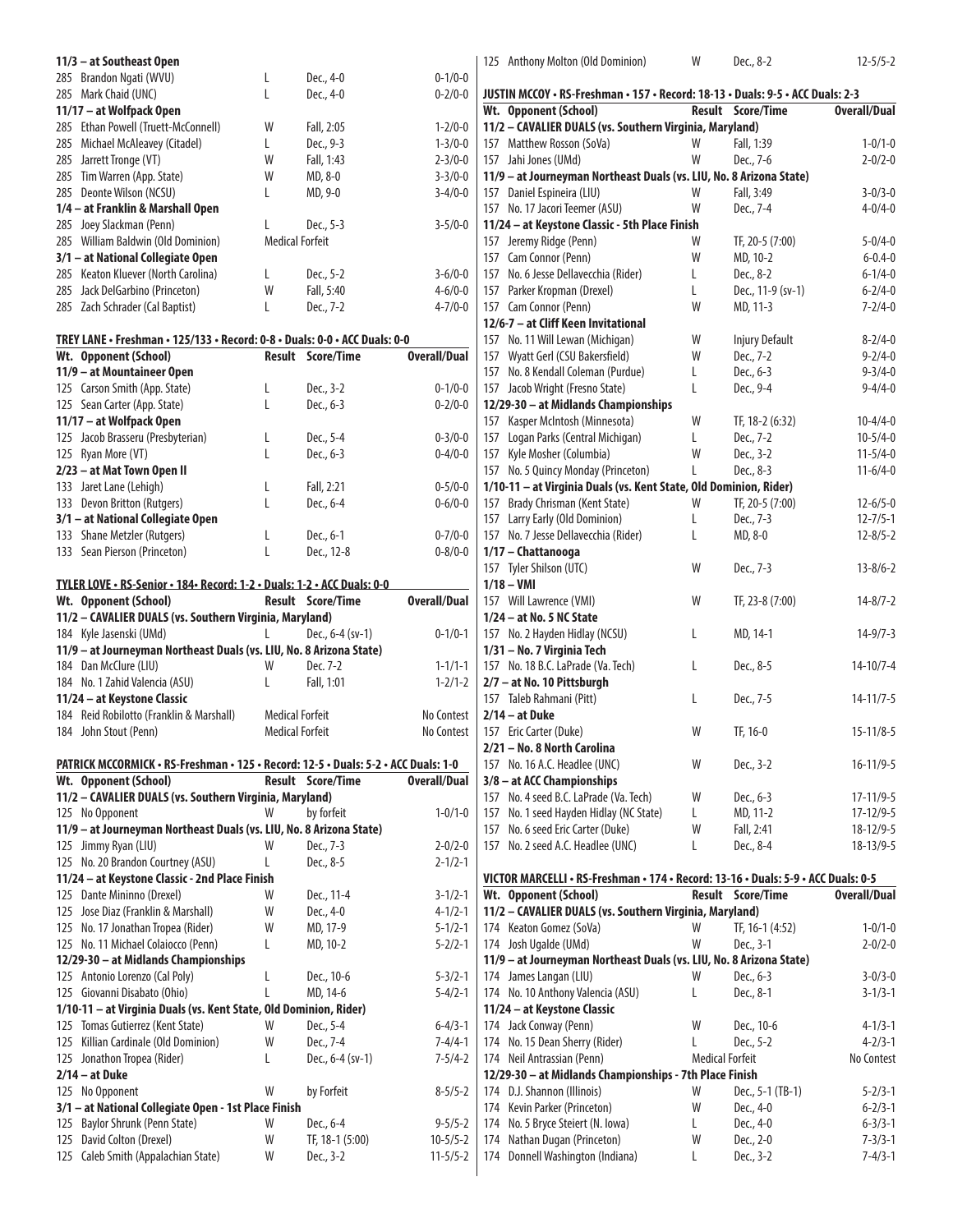| 174 Tyler Morland (Northwestern)                                                | W | by Medical Forfeit       | $8 - 4/3 - 1$       | 285 Robbie Adelstein (VMI)                                                    | W                      | Fall, 1:32        | $3 - 1/2 - 1$       |
|---------------------------------------------------------------------------------|---|--------------------------|---------------------|-------------------------------------------------------------------------------|------------------------|-------------------|---------------------|
| 1/10-11 - at Virginia Duals (vs. Kent State, Old Dominion, Rider)               |   |                          |                     | 285 Ben Goldin (Penn)                                                         | W                      | Dec., 6-0         | $4 - 1/2 - 1$       |
| 174 Andrew McNally (Kent State)                                                 | L | Dec., 10-6               | $8 - 5/3 - 2$       | 285 Yaraslau Slavikouski (Harvard)                                            | W                      | Dec., 2-0         | $5 - 1/2 - 1$       |
| 174 Alex Cramer (Old Dominion)                                                  | W | Dec., 9-6                | $9 - 5/4 - 2$       | 285 No. 17 Cary Miller (App. State)                                           | <b>Medical Forfeit</b> |                   | No Contest          |
| 174 Dean Sherry (Rider)                                                         | L | Dec., 7-6                | $9 - 6/4 - 3$       | 12/29-30 - at Midlands Championships                                          |                        |                   |                     |
| 1/17 - Chattanooga                                                              |   |                          |                     | 285 Joshua Eckman (Omega TC)                                                  | W                      | Fall, 0:31        | $6 - 1/2 - 1$       |
| 174 Hunter Fortner (UTC)                                                        | W | Dec., 3-1 (sv-1)         | $10-6/5-3$          | 285 Zach Elam (Missouri)                                                      | L                      | Dec., 4-3         | $6 - 2/2 - 1$       |
| $1/18 - VMI$                                                                    |   |                          |                     | 285 David Eli (Purdue)                                                        | W                      | Fall, 6:58        | $7 - 2/2 - 1$       |
|                                                                                 |   |                          |                     |                                                                               | L                      | Fall, 5:29        |                     |
| 174 Neal Richards (VMI)                                                         | L | Dec., 10-4               | $10 - 7/5 - 4$      | 285 Thomas Penola (Purdue)                                                    |                        |                   | $7 - 3/2 - 1$       |
| $1/24$ – at No. 5 NC State                                                      |   |                          |                     | 1/4 - at Franklin & Marshall Open - 1st Place Finish                          |                        |                   |                     |
| 174 No. 16 Daniel Bullard (NCSU)                                                | L | Fall, 4:47               | $10 - 8/5 - 5$      | 285 Gavin Range (Ursinus College)                                             | W                      | Fall, 1:31        | $8 - 3/2 - 1$       |
| 1/31 - No. 7 Virginia Tech                                                      |   |                          |                     | 285 Maguire Horl (LIU)                                                        | W                      | Fall, 1:12        | $9 - 3/2 - 1$       |
| 174 Cody Hughes (Va. Tech)                                                      | L | Dec., 2-0                | $10-9/5-6$          | 285 Kyle Lightner (Rutgers)                                                   | W                      | Fall, 3:42        | $10 - 3/2 - 1$      |
| 2/7 - at No. 10 Pittsburgh                                                      |   |                          |                     | 285 Jacob Bullock (Old Dominion)                                              | W                      | Dec., 3-2         | $11 - 3/2 - 1$      |
| 174 No. 17 Gregg Harvey (Pitt)                                                  | L | Dec., 8-3                | $10-10/5-7$         | 285 Jonathan Birchmeier (Navy)                                                | W                      | Dec., 6-1         | $12 - 3/2 - 1$      |
| $2/14$ – at Duke                                                                |   |                          |                     | 1/10-11 - at Virginia Duals (vs. Kent State, Old Dominion, Rider)             |                        |                   |                     |
| 174 Mason Eaglin (Duke)                                                         | L | Fall, 2:42               | $10-11/5-8$         | 285 Spencer Berthold (Kent State)                                             | W                      | Fall, 3:27        | $13 - 3/3 - 1$      |
| 2/21 - No. 8 North Carolina                                                     |   |                          |                     | 285 Jacob Bullock (Old Dominion)                                              | W                      | MD, 15-1          | $14 - 3/4 - 1$      |
| 174 Clay Lautt (UNC)                                                            | L | Dec., 3-1                | $10-12/5-9$         | 285 Ryan Cloud (Rider)                                                        | W                      | Dec., 1-0         | $15 - 3/5 - 1$      |
| 2/23 - at Mat Town Open II - 4th Place Finish                                   |   |                          |                     | 1/17 - Chattanooga                                                            |                        |                   |                     |
| 174 Trey Cornish (Lehigh)                                                       | W | Dec., 7-2                | $11 - 12/5 - 9$     | 285 Grayson Walthall (UTC)                                                    | W                      | TF, 16-1 (7:00)   | $16 - 3/6 - 1$      |
|                                                                                 | W |                          |                     |                                                                               |                        |                   |                     |
| 174 Tanner Culver (Bloomsburg)                                                  |   | MD, 12-4                 | $12 - 12/5 - 9$     | $1/24$ – at No. 5 NC State                                                    |                        |                   |                     |
| 174 Colin Shannon (American)                                                    | L | MD, 13-4                 | $12 - 13/5 - 9$     | 285 De'onte Wilson (NCSU)                                                     | L                      | Dec., 5-1         | $16 - 4/6 - 2$      |
| 174 Nick Incontera (PRTC)                                                       | W | Dec., 6-2                | $13 - 13/5 - 9$     | 1/31 – No. 7 Virginia Tech                                                    |                        |                   |                     |
| 174 Jake Logan (Lehigh)                                                         | L | Dec., 7-5                | $13 - 14/5 - 9$     | 285 No. 18 John Borst                                                         | W                      | Dec., 6-4         | $17 - 4/7 - 2$      |
| 3/8 - at ACC Championships                                                      |   |                          |                     | 2/7 - at No. 10 Pittsburgh                                                    |                        |                   |                     |
| 174 No. 3 seed Mason Eaglin (Duke)                                              | L | Dec., 4-0                | $13 - 15/5 - 9$     | 285 No. 8 Demetrius Thomas (Pitt)                                             | L                      | MD, 13-4          | $17 - 5/7 - 3$      |
| 174 No. 1 seed Greg Harvey (Pitt)                                               | L | Dec., 8-3                | $13 - 16/5 - 9$     | 3/8 - at ACC Championships                                                    |                        |                   |                     |
|                                                                                 |   |                          |                     | 285 No. 6 seed Jonah Niesenbaum (Duke)                                        | W                      | Fall, 2:45        | $18 - 5/7 - 3$      |
| SAM MARTINO . RS-Junior . 157/165 . Record: 12-10 . Duals: 2-3 . ACC Duals: 0-0 |   |                          |                     | 285 No. 2 seed Deonte Wilson (NC State)                                       | L                      | Dec., 7-1         | $18-6/7-3$          |
| Wt. Opponent (School)                                                           |   | <b>Result Score/Time</b> | <b>Overall/Dual</b> | 285 No. 5 seed Andrew Gunning (UNC)                                           | L                      | Dec., 4-2         | $18 - 7/7 - 3$      |
| 11/3 - at Southeast Open                                                        |   |                          |                     | 285 No. 6 seed Jonah Niesenbaum (Duke)                                        | W                      | TF, 16-0          | $19 - 7/7 - 3$      |
| 157 Hunter Costa (Davidson)                                                     | L | Dec., 4-3                | $0 - 1/0 - 0$       |                                                                               |                        |                   |                     |
| 157 Albert Rechenmacher (UNC)                                                   |   |                          |                     | JACK MUELLER · Senior · 125 · Record: 13-1 · Duals: 7-0 · ACC Duals: 4-0      |                        |                   |                     |
|                                                                                 | L | Dec., 4-2                | $0 - 2/0 - 0$       |                                                                               |                        |                   |                     |
|                                                                                 |   |                          |                     |                                                                               |                        |                   |                     |
| 11/9 - at Journeyman Northeast Duals (vs. LIU, No. 8 Arizona State)             |   |                          |                     | Wt. Opponent (School)                                                         |                        | Result Score/Time | <b>Overall/Dual</b> |
| 165 Mike Parrish (LIU)                                                          | W | MD, 11-2                 | $1 - 2/1 - 0$       | 11/2 - CAVALIER DUALS (vs. Southern Virginia, Maryland)                       |                        |                   |                     |
| 165 No. 6 Josh Shields (ASU)                                                    | L | Fall, 6:23               | $1 - 3/1 - 1$       | 125 Jarod Kosman (UMd)                                                        | W                      | Fall, 2:30        | $1 - 0/1 - 0$       |
| 11/24 - at Keystone Classic                                                     |   |                          |                     | 12/6-7 - at Cliff Keen Invitational                                           |                        |                   |                     |
| 157 No. 8 Anthony Artalona (Penn)                                               | L | MD, 13-4                 | $1 - 4/1 - 1$       | 125 Malik Heinselman (Ohio State)                                             | W                      | Fall, 1:42        | $2 - 0/1 - 0$       |
| 157 Eric Carter (Duke)                                                          | W |                          | $2 - 4/1 - 1$       | 125 Kahlen Morris (South Dakota State)                                        | W                      | TF, 19-2          | $3 - 0/1 - 0$       |
|                                                                                 |   | Dec., 3-1                |                     |                                                                               |                        |                   |                     |
| 157 Felix Belga (Drexel)                                                        | W | Dec., 2-0                | $3-4/1-1$           | 125 Patrick McKee (Minnesota)                                                 | W                      | MD, 16-4          | $4 - 0/1 - 0$       |
| 157 Cam Connor (Penn)                                                           | L | Dec., 6-0                | $3 - 5/1 - 1$       | 125 Michael DeAugostino (Northwestern)                                        | W                      | Dec., 3-0         | $5 - 0/1 - 0$       |
| 1/4 - at Franklin & Marshall Open                                               |   |                          |                     | 125 No. 9 Devin Schroder (Purdue)                                             | W                      | Dec., 6-2         | $6 - 0/1 - 0$       |
| 157 Antonio Vaquiz (Sacred Heart)                                               | W | Fall, 1:13               | $4 - 5/1 - 1$       | 1/17 - Chattanooga                                                            |                        |                   |                     |
| 157 Jeremy Ridge (Penn)                                                         | W | Dec., 6-2                | $5 - 5/1 - 1$       | 125 Fabian Gutierrez (UTC)                                                    | W                      | MD, 11-0          | $7 - 0/2 - 0$       |
| 157 Michael North (Maryland)                                                    | L | Dec., 9-7                | $5 - 6/1 - 1$       | $1/18 - VMI$                                                                  |                        |                   |                     |
| 157 Anthony Robinson (George Mason)                                             | W | MD, 12-1                 | $6 - 6/1 - 1$       | 125 John McGarry (VMI)                                                        | W                      | Fall, 0:58        | $8 - 0/3 - 0$       |
| 157 Seth Henderson (Navy)                                                       | W | Fall, 2:30               | $7 - 6/1 - 1$       | 1/24 - at No. 5 NC State                                                      |                        |                   |                     |
| 157 Matthew Lattanze (Brown)                                                    | W | by Injury Default        | $8-6/1-1$           | 125 Jakob Camacho (NCSU)                                                      | W                      | Dec., 5-2         | $9 - 0/4 - 0$       |
| 1/10-11 - at Virginia Duals (vs. Kent State, Old Dominion, Rider)               |   |                          |                     | 1/31 – No. 7 Virginia Tech                                                    |                        |                   |                     |
| 165 Kade Byland (Kent State)                                                    | W | Dec., 5-3                | $9 - 6/2 - 1$       | 125 No. 13 Joey Prata (Va. Tech)                                              | W                      | Fall, 4:10        | $10 - 0/5 - 0$      |
| 165 Shane Jones (Old Dominion)                                                  | L | Dec., 2-1                | $9 - 7/2 - 2$       |                                                                               |                        |                   |                     |
|                                                                                 |   |                          |                     | 2/7 - at No. 10 Pittsburgh                                                    |                        |                   |                     |
| 165 Joe Casey (Rider)                                                           | L | MD, 10-0                 | $9 - 8/2 - 3$       | 125 Louis Newell (Pitt)                                                       | W                      | TF, 15-0          | $11 - 0/6 - 0$      |
| 3/1 - at National Collegiate Open                                               |   |                          |                     | 2/21 - No. 8 North Carolina                                                   |                        |                   |                     |
| 157 Benny Baker (Unrostered)                                                    | L | Fall, 4:23               | $9 - 9/2 - 3$       | 125 Joey Melendez (UNC)                                                       | W                      | TF, 19-1          | $12 - 0/7 - 0$      |
| 157 Cole Aaron (Franklin & Marshall)                                            | W | Dec., 4-2                | $10-9/2-3$          | 3/8 - at ACC Championships - ACC Runner-Up                                    |                        |                   |                     |
| 157 Jake Brenner (Rutgers)                                                      | W | Dec., 3-2                | $11-9/2-3$          | 125 No. 4 seed Joey Prata (Va. Tech)                                          | W                      | MD, 10-1          | $13 - 0/7 - 0$      |
| 157 Zach Rowe (Cal Baptist)                                                     | W | Dec., 7-2                | $12 - 9/2 - 3$      | 125 No. 2 seed Jakob Camacho (NC State)                                       | L                      | Dec., 10-4        | $13 - 1/7 - 0$      |
| 157 David Berkovich (Columbia)                                                  | L | Dec., 7-3                | $12 - 10/2 - 3$     |                                                                               |                        |                   |                     |
|                                                                                 |   |                          |                     | MICHAEL MURPHY · RS-Junior · 149 · Record: 16-8 · Duals: 2-1 · ACC Duals: 0-0 |                        |                   |                     |
| QUINN MILLER • RS-Sophomore • HWT • Record: 19-7 • Duals: 7-3 • ACC Duals: 1-2  |   |                          |                     | Wt. Opponent (School)                                                         |                        | Result Score/Time | <b>Overall/Dual</b> |
| Wt. Opponent (School)                                                           |   | <b>Result</b> Score/Time | <b>Overall/Dual</b> | 11/3 - at Southeast Open                                                      |                        |                   |                     |
| 11/2 - CAVALIER DUALS (vs. Southern Virginia, Maryland)                         |   |                          |                     | 149 Seth Hogue (WVU)                                                          | L                      | Fall, 4:19        | $0 - 1/0 - 0$       |
| 285 Parker Robinson (UMd)                                                       | W | Fall, 2:29               | $1 - 0/1 - 0$       |                                                                               | W                      | MD, 16-2          | $1 - 1/0 - 0$       |
|                                                                                 |   |                          |                     | 149 Austin Smith (Ferrum)                                                     |                        |                   |                     |
| 11/9 - at Journeyman Northeast Duals (vs. LIU, No. 8 Arizona State)             |   |                          |                     | 149 Caden Darber (VT)                                                         | L                      | Fall, 6:02        | $1 - 2/0 - 0$       |
| 285 Maguire Horl (LIU)                                                          | W | Fall, 1:47               | $2 - 0/2 - 0$       | 11/17 - at Wolfpack Open                                                      |                        |                   |                     |
| 285 No. 2 Tanner Hall (ASU)                                                     | L | Dec., 3-1                | $2 - 1/2 - 1$       | 149 Zach McCann (App. State)                                                  | W                      | TF, 16-0 (4:31)   | $2 - 2/0 - 0$       |
| 11/24 - at Keystone Classic - 2nd Place Finish                                  |   |                          |                     | 149 Andrew McKahan (Limestone)                                                | W                      | MD, 11-1          | $3 - 2/0 - 0$       |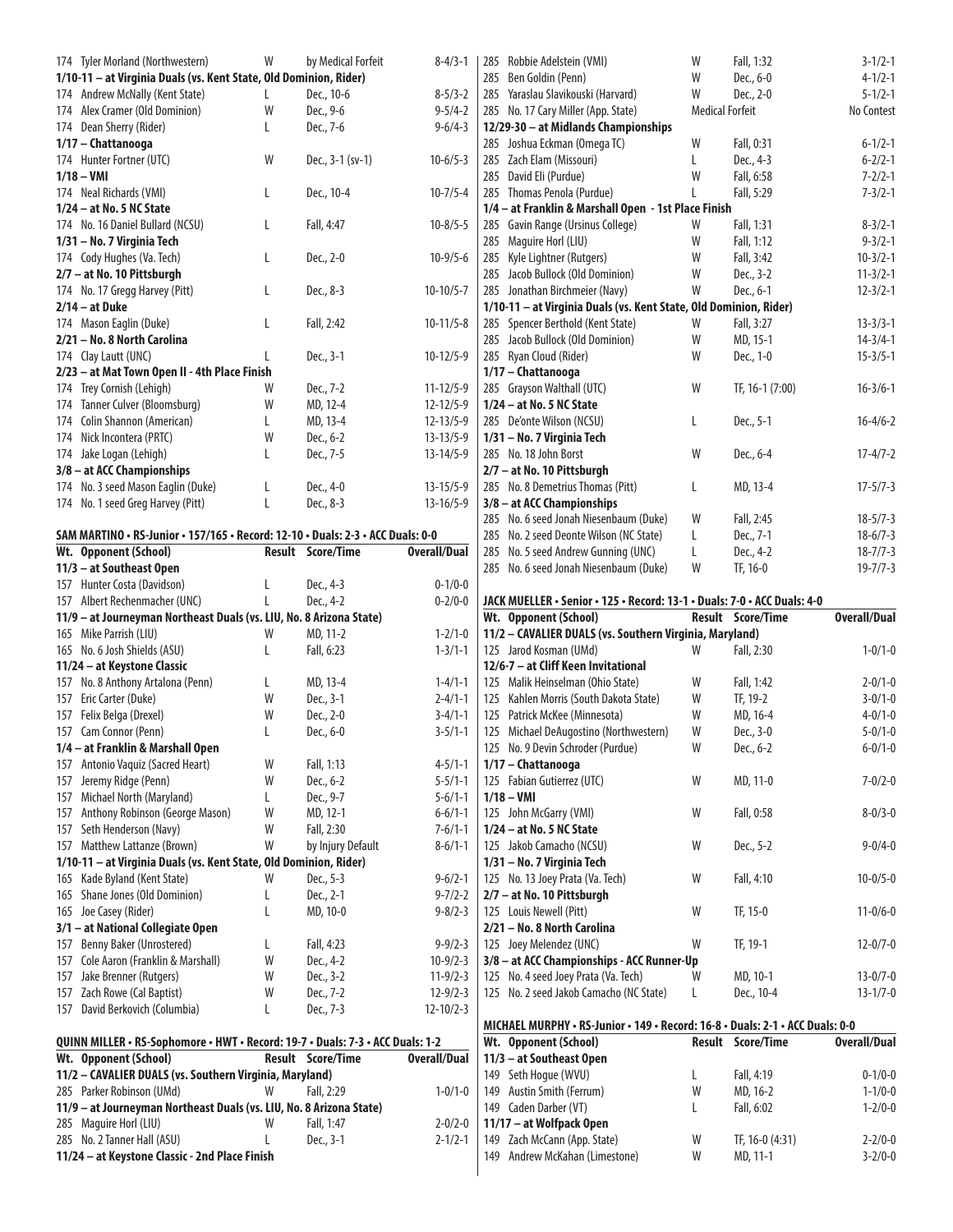| 149 Bryce Andonian (VT)                                                                    | L                      | MD, 15-6               | $3 - 3/0 - 0$                   |
|--------------------------------------------------------------------------------------------|------------------------|------------------------|---------------------------------|
| 149 Grant Lundy (Chattanooga)                                                              | W                      | MD, 12-4               | $4 - 3/0 - 0$                   |
| 149 Gray Hart (UVA)                                                                        | <b>Medical Forfeit</b> |                        | No Contest                      |
| 11/24 - at Keystone Classic - 7th Place Finish                                             |                        |                        |                                 |
| 149 Grant Aronoff (Penn)                                                                   | L                      | Fall, 2:34             | $4 - 4/0 - 0$                   |
| 149 Max Livingston (Drexel)                                                                | W                      | Dec., 6-1              | $5 - 4/0 - 0$                   |
| 149 Wade Unger (Duke)                                                                      | W                      | Dec., 8-7              | $6 - 4/0 - 0$                   |
| 149 Travis Layton (Rider)                                                                  | L                      | Dec., 3-2              | $6 - 5/0 - 0$                   |
| 149 Job Chishko (VMI)                                                                      | W                      | Dec., 6-0              | $7 - 5/0 - 0$                   |
| 12/29-30 - at Midlands Championships                                                       |                        |                        |                                 |
| 149 Danny Fongara (NYRTC)<br>149 McCoy Kent (N. Illinois)                                  | W<br>W                 | Dec., 7-4              | $8 - 5/0 - 0$                   |
| 149 Graham Rooks (Indiana)                                                                 | W                      | MD, 10-2<br>Dec., 4-3  | $9 - 5/0 - 0$<br>$10 - 5/0 - 0$ |
| 149 Vincent Turk (Iowa)                                                                    | L                      | MD, 11-1               | $10 - 6/0 - 0$                  |
| 149 Alec Hagan (Ohio)                                                                      | L                      | Dec., 4-2 (sv-1)       | $10 - 7/0 - 0$                  |
| 1/10-11 - at Virginia Duals (vs. Kent State, Old Dominion, Rider)                          |                        |                        |                                 |
| 149 Kenan Carter (Old Dominion)                                                            | W                      | Dec., 3-2              | $11 - 7/1 - 0$                  |
| 149 Gino Fluri (Rider)                                                                     | W                      | Dec., 7-1 (sv-1)       | $12 - 7/2 - 0$                  |
| 1/17 - Chattanooga                                                                         |                        |                        |                                 |
| 149 Tanner Smith (UTC)                                                                     | L                      | Dec., 7-3              | $12 - 8/2 - 1$                  |
| 1/25 - at Appalachian State Open - 1st Place Finish                                        |                        |                        |                                 |
| 149 Joey Caprella (Old Dominion)                                                           | W                      | MD, 9-0                | $13 - 8/2 - 1$                  |
| 149 Cody Bond (App. State)                                                                 | W                      | Dec., 10-7             | $14 - 8/2 - 1$                  |
| 149 Tanner Smith (Chattanooga)                                                             | W                      | by Medical Forfeit     | $15 - 8/2 - 1$                  |
| 149 Jake Hart (Va. Tech)                                                                   | W                      | by Injury Default      | $16 - 8/2 - 1$                  |
|                                                                                            |                        |                        |                                 |
| ROBBY PATRICK · Freshman · 165/174/184 · Record: 10-3 · Duals: 0-0 · ACC Duals: 0-0        |                        |                        |                                 |
| Wt. Opponent (School)                                                                      | <b>Result</b>          | <b>Score/Time</b>      | <b>Overall/Dual</b>             |
| 11/3 - at Southeast Open                                                                   |                        |                        |                                 |
| 174 Joey Mazzara (UNC)                                                                     | W                      | Dec., 6-4 (sv-1)       | $1 - 0/0 - 0$                   |
| 174 Caleb Spears (Newberry)                                                                | W                      | TF, 16-0 (2:21)        | $2 - 0/0 - 0$                   |
| 174 Phillip Spadafora (UMd)                                                                | L<br>L                 | Dec., 7-4              | $2 - 1/0 - 0$                   |
| 174 Tony Lombardo (GMU)<br>11/17 - at Wolfpack Open - 1st Place Finish                     |                        | TF, 17-2 (4:15)        | $2 - 2/0 - 0$                   |
|                                                                                            |                        |                        |                                 |
|                                                                                            |                        |                        |                                 |
| 184 Trent Knight (Buies Creek RTC)                                                         | W                      | Fall, 1:36             | $3 - 2/0 - 0$                   |
| 184 Kolton Clark (VT)                                                                      | W                      | TF, 16-0 (2:52)        | $4 - 2/0 - 0$                   |
| 184 Barrett Blakely (App. State)                                                           | W                      | TF, 16-1 (2:35)        | $5 - 2/0 - 0$                   |
| 184 Thomas Flitz (App. State)                                                              | W                      | Dec., 9-6              | $6 - 2/0 - 0$                   |
| 1/11 - at Shorty Hitchcock Memorial Open - 4th Place Finish                                | W                      |                        |                                 |
| 165 Shylick Scriven (Spartanburg Methodist)                                                | W                      | Fall, 0:24<br>MD, 13-5 | $7 - 2/0 - 0$<br>$8 - 2/0 - 0$  |
| 165 William Lucie (Army)<br>165 Anthony Asatrian (Lock Haven)                              | W                      | MD, 13-4               | $9 - 2/0 - 0$                   |
| 165 Julian Ramierz (Finger Lakes RTC)                                                      | L                      | MD, 14-1               | $9 - 3/0 - 0$                   |
| 165 Jake Keating (Virginia)                                                                | W                      | by Medical Forfeit     | $10 - 3/0 - 0$                  |
|                                                                                            |                        |                        |                                 |
| DREW PECK · Junior · 174/184 · Record: 19-7 · Duals: 0-0 · ACC Duals: 0-0                  |                        |                        |                                 |
| Wt. Opponent (School)                                                                      | Result                 | <b>Score/Time</b>      | Overall/Dual                    |
| 11/3 - at Southeast Open - 6th Place Finish                                                |                        |                        |                                 |
| 184 Tony Vezzetti (Notre Dame College)                                                     | L                      | Fall, 6:03             | $0 - 1/0 - 0$                   |
| 184 Benjamin Stacey (Chattanooga)                                                          | W                      | Fall, 0:26             | $1 - 1/0 - 0$                   |
| 184 Hunter DeLong (WVU)                                                                    | W                      | Dec., 9-2              | $2 - 1/0 - 0$                   |
| 184 Chris Kober (Blues Creek RTC)                                                          | L                      | Dec., 4-1              | $2 - 2/0 - 0$                   |
| 11/9 - at Mountaineer Open - 1st Place Finish                                              |                        |                        |                                 |
| 184 JhaQuan Anderson (Gardner-Webb)                                                        | W                      | Dec., 7-1              | $3 - 2/0 - 0$                   |
| 184 Kai Blake (Duke)                                                                       | W                      | Fall, 0:48             | $4 - 2/0 - 0$                   |
| 11/17 - at Wolfpack Open - 5th Place Finish                                                | W                      |                        |                                 |
| 184 Noah Bushman (ODU)<br>184 Clay Ream (Unattached)                                       | L                      | Dec., 7-0<br>Dec., 7-2 | $5 - 2/0 - 0$<br>$5 - 3/0 - 0$  |
| 184 Kenneth Price (Limestone)                                                              | W                      | Fall, 0:12             | $6 - 3/0 - 0$                   |
| 184 ZeBrandon Gant (Newberry)                                                              | W                      | Dec., 7-2              | 7-3/0-0                         |
| 184 Julian Gorring (App. State)                                                            | W                      | Dec., 10-5             | $8 - 3/0 - 0$                   |
| 1/4 - at Franklin & Marshall Open - 3rd Place Finish                                       |                        |                        |                                 |
| 184 Anthony Franden (LIU)                                                                  | W                      | MD, 9-1                | $9 - 3/0 - 0$                   |
| 184 Hampton Boyd (Navy)                                                                    | W                      | Dec., 9-7              | $10 - 3/0 - 0$                  |
| 184 Dean Drugac (Old Dominion)                                                             | L                      | Dec., 5-1              | $10 - 4/0 - 0$                  |
| 184 Dan McClure (LIU)                                                                      | W                      | by Medical Forfeit     | $11 - 4/0 - 0$                  |
| 1/25 - at Appalachian State Open - 3rd Place Finish<br>184 JhaQuan Anderson (Gardner-Webb) | W                      | Dec., 8-5              | $12 - 4/0 - 0$                  |

| 184 Garrett Church (App. State)                                                    | W | Fall, 0:14               | $13 - 4/0 - 0$      |
|------------------------------------------------------------------------------------|---|--------------------------|---------------------|
| 184 Matthew Waddell (Chattanooga)                                                  | L | Fall, 0:55               | $13 - 5/0 - 0$      |
| 184 Julian Gorring (App. State)                                                    | W | Dec., 9-2                | $14 - 5/0 - 0$      |
| 2/23 - at Mat Town Open II - 1st Place Finish                                      |   |                          |                     |
| 184 Colin Fegley (Lock Haven)                                                      | W | Fall, 0:20               | $15 - 5/0 - 0$      |
| 184 Kendall Elfstrum (NJRTC)                                                       | W | Fall, 0:27               | $16 - 5/0 - 0$      |
| 184 Ritchie Heywood (Penn State)                                                   | W | TF, 16-0 (1:55)          | $17 - 5/0 - 0$      |
| 3/1 - at National Collegiate Open                                                  |   |                          |                     |
| 184 Mitchell Blose (Unrostered)                                                    | W | Fall, 1:19               | $18 - 5/0 - 0$      |
| 184 Noah Bushman (Old Dominion)                                                    | W | MD, 15-3                 | $19 - 5/0 - 0$      |
| 184 Carson Berryhill (Oklahoma)                                                    | L | MD, 11-1                 | $19-6/0-0$          |
| 184 Garrett Strang (Maryland)                                                      | L | Fall, 6:41               | $19 - 7/0 - 0$      |
|                                                                                    |   |                          |                     |
| JUSTIN PHILLIPS • Freshman • 157/165 • Record: 31-13 • Duals: 0-0 • ACC Duals: 0-0 |   |                          |                     |
| Wt. Opponent (School)                                                              |   | <b>Result Score/Time</b> | <b>Overall/Dual</b> |
| 11/3 - at Southeast Open - 6th Place Finish (Freshman/Sophomore Bracket)           |   |                          |                     |
|                                                                                    | W | Dec., 5-0                |                     |
| 165 Josh Anderson (UNC)                                                            | W |                          | $1 - 0/0 - 0$       |
| 165 Jon Hoover (VMI)                                                               |   | Dec., 4-3                | $2 - 0/0 - 0$       |
| 165 Jonathan Spadaford (Terrapin WC)                                               | L | Dec., 7-2                | $2 - 1/0 - 0$       |
| 165 John Ridle (Gardner-Webb)                                                      | W | Fall, 4:43               | $3 - 1/0 - 0$       |
| 165 Brett Mordecia (App. State)                                                    | W | Dec., 11-8               | $4 - 1/0 - 0$       |
| 165 Neil Schuster (GMU)                                                            | L | Fall, 2:52               | $4 - 2/0 - 0$       |
| 11/9 - at Mountaineer Open - 1st Place Finish                                      |   |                          |                     |
| 165 Christian Breach (App. State)                                                  | W | Dec., 8-6                | $5 - 2/0 - 0$       |
| 165 Brett Mordecia (App. State)                                                    | W | Dec., 4-1                | $6 - 2/0 - 0$       |
| 11/17 - at Wolfpack Open                                                           |   |                          |                     |
| 165 Billy Christie (Newberry)                                                      | W | TF, 17-2 (6:02)          | $7 - 2/0 - 0$       |
| 165 Kristian Scott (VT)                                                            | W | Dec., 8-4                | $8 - 2/0 - 0$       |
| 165 Christian Beach (App. State)                                                   | L | Dec., 6-4                | $8 - 3/0 - 0$       |
| 165 Jonatahn Spadafora (Maryland)                                                  | L | Dec., 7-2                | $8 - 4/0 - 0$       |
| 12/22 - at Wilkes Open                                                             |   |                          |                     |
| 157 John Kazalas (Binghamton)                                                      | W | MD, 12-4                 | $9 - 4/0 - 0$       |
| 157 Matt Recher (Nassau CC)                                                        | W | TF, 16-0 (2:31)          | $10 - 4/0 - 0$      |
| 157 Jonathan Ross (Lock Haven)                                                     | L | MD, 12-0                 | $10 - 5/0 - 0$      |
| 157 Noah Chan (Franklin & Marshall)                                                | W | Dec., 9-7                | $11 - 5/0 - 0$      |
| 157 Matt Lee (NLWC)                                                                | L | by Default               | $11-6/0-0$          |
| 1/4 - at Franklin & Marshall Open                                                  |   |                          |                     |
| 157 Anthony Robinson (George Mason)                                                | W | Dec., 6-1                |                     |
|                                                                                    |   |                          | $12 - 6/0 - 0$      |
| 157 Jonathan Ross (Lock Haven)                                                     | L | MD, 8-0                  | $12 - 7/0 - 0$      |
| 157 Adrian St. Germain (Hofstra)                                                   | W | by Medical Forfeit       | $13 - 7/0 - 0$      |
| 157 Michael Wilson (Rider)                                                         | W | TF, 15-0                 | $14 - 7/0 - 0$      |
| 157<br>Stephan Glasgow (Rutgers)                                                   | W | by Medical Forfeit       | $15 - 7/0 - 0$      |
| 157<br>Lucas Cordio (Maryland)                                                     | L | Dec., 7-1                | $15 - 8/0 - 0$      |
| 1/11 - at Shorty Hitchcock Memorial Open - 3rd Place Finish                        |   |                          |                     |
| Scott Jarosz (Sacred Heart)<br>157                                                 | W | Dec., 6-5                | $16 - 8/0 - 0$      |
| 157<br>Logan Long (Centenary NJ)                                                   | W | Dec., 10-3               | $17 - 8/0 - 0$      |
| 157<br>Anthony Ulaszek (Navy Prep)                                                 | W | Dec., 4-1                | $18 - 8/0 - 0$      |
| 157<br>Jonathan Ross (Lock Haven)                                                  | L | Dec., 6-0                | $18-9/0-0$          |
| 157 Jeremy Ridge (Penn)                                                            | W | Dec., 5-3                | $19-9/0-0$          |
| 1/25 - at Appalachian State Open                                                   |   |                          |                     |
| 157 Tony Negron (NCSU)                                                             | W | MD, 10-2                 | $20 - 9/0 - 0$      |
| 157<br>Daniel Mancini (Va. Tech)                                                   | W | Dec., 4-3                | $21 - 9/0 - 0$      |
| 157<br>Josh McClure (UNC)                                                          | L | Dec., 5-0                | $21 - 10/0 - 0$     |
| 2/9 - at Newberry Open - 2nd Place Finish                                          |   |                          |                     |
| Hayden McCandless (UCF)<br>157                                                     | W | TF, 17-2 (5:57)          | $22 - 10/0 - 0$     |
| 157<br>Shade LaCombe (Huntingdon)                                                  | W | TF, 18-2 (5:16)          | $23 - 10/0 - 0$     |
|                                                                                    |   |                          |                     |
| 157<br><b>Bryce Marcus (Keiser University)</b>                                     | W | Dec., 9-8                | 24-10/0-0           |
| 157 Josh McClure (UNC)                                                             | L | MD, 8-0                  | $24 - 11/0 - 0$     |
| 2/23 - at Mat Town Open II - 1st Place Finish                                      |   |                          |                     |
| 157 Cody Harrison (Rutgers)                                                        | W | Dec., MD, 12-4           | $25 - 11/0 - 0$     |
| 157<br>Nick Colasurdo (Kent State)                                                 | W | Dec., 9-2                | $26 - 11/0 - 0$     |
| 157<br><b>Wyatt McCarthy (Rider)</b>                                               | W | Dec., 8-3                | $27 - 11/0 - 0$     |
| 157<br>Elijah Cleary (Ohio State)                                                  | W | by Medical Forfeit       | $28 - 11/0 - 0$     |
| 3/1 - at National Collegiate Open                                                  |   |                          |                     |
| <b>Wyatt McCarthy (Rider)</b><br>157                                               | L | Dec., 3-2                | $28 - 12/0 - 0$     |
| 157<br>Chimenum Tasie-Amadi (Columbia)                                             | W | Fall, 2:20               | $29 - 12/0 - 0$     |
| 157<br>Anthony Ulaszek (Navy Prep)                                                 | W | Dec., 2-1                | $30 - 12/0 - 0$     |
| 157<br>Daniel Snediker (Unrostered)                                                | W | Fall, 0:20               | $31 - 12/0 - 0$     |
|                                                                                    |   |                          |                     |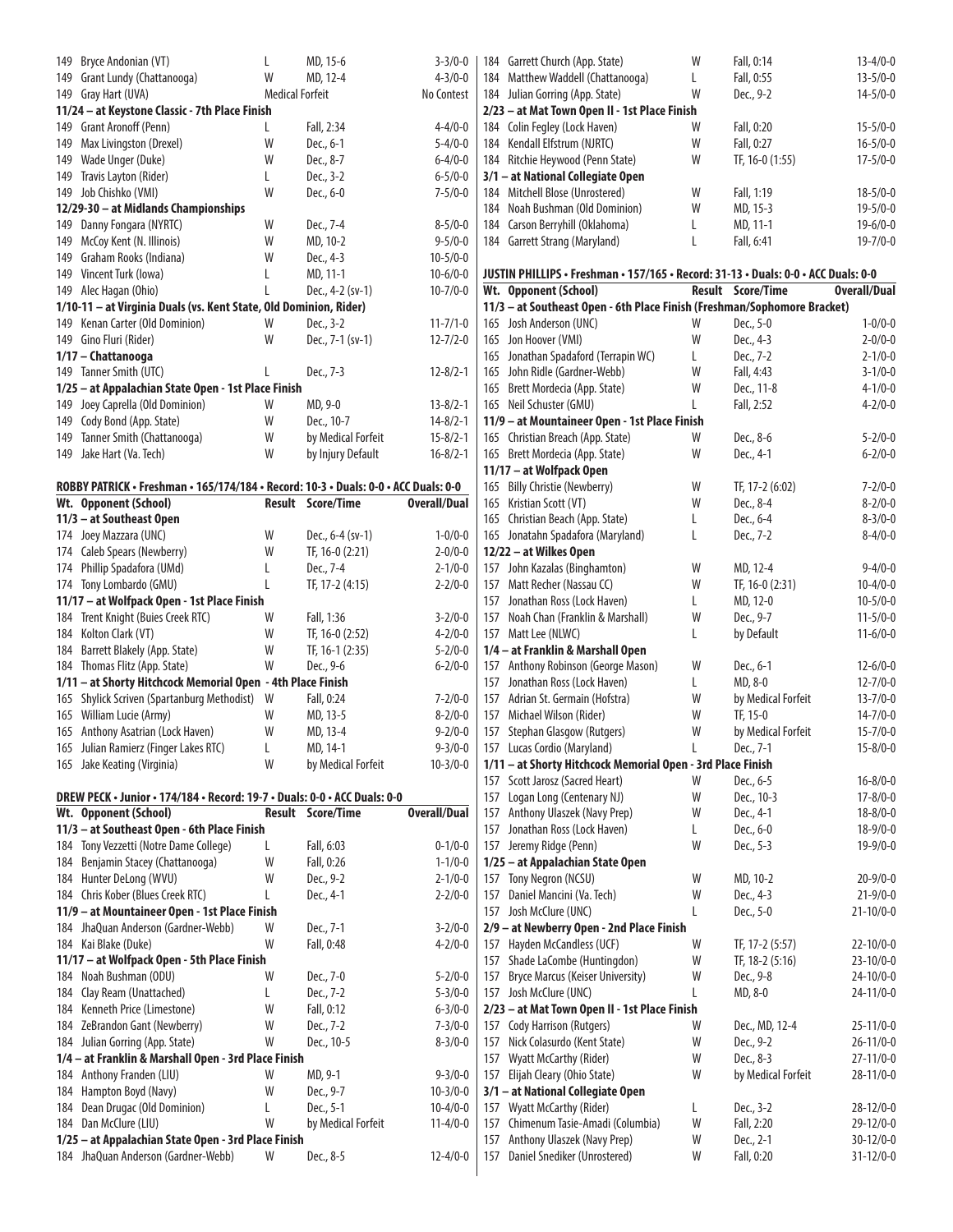| 157 Cael Carson (Minnesota)                                                        | L | Fall, 5:37               | $31-13/0-0$                    | $1/24 - at I$<br>149 A.J. Le |
|------------------------------------------------------------------------------------|---|--------------------------|--------------------------------|------------------------------|
| NIC SANSONE • Freshman • 165 • Record: 5-8 • Duals: 0-0 • ACC Duals: 0-0           |   |                          |                                | $1/31 - No.$                 |
| Wt. Opponent (School)                                                              |   | <b>Result Score/Time</b> | Overall/Dual                   | 149 Bryce                    |
| 12/22 - at Wilkes Open                                                             |   |                          |                                | $2/7 - at$ No                |
| 165 Faryd Daza (Muhlenberg)                                                        | W | MD, 17-6                 | $1 - 0/0 - 0$                  | 149 Dallas                   |
| 165 Trey Cornish (Lehigh)                                                          | L | Dec., 4-2 (sv-1)         | $1 - 1/0 - 0$                  | $2/14 - at1$                 |
| 165 Anthony Asatrian (No Team)                                                     | W | Dec., 5-3                | $2 - 1/0 - 0$                  | 149 Wade                     |
| 165 Konner Kraeszig (Penn State)                                                   | L | by Default               | $2 - 2/0 - 0$                  | $2/21 - No.$                 |
| 1/25 - at Appalachian State Open                                                   |   |                          |                                | 149 No. 3                    |
| 165 Christian Beach (App. State)                                                   | W | Fall, 4:52               | $3 - 2/0 - 0$                  | $2/23 - at$                  |
| 165 Evan Barczak (Drexel)                                                          | L | MD, 12-4                 | $3 - 3/0 - 0$                  | 149 Ty Rai                   |
| 165 Donald Cates (No Team)                                                         | L | MD, 16-4                 | $3-4/0-0$                      | 149 Conno                    |
| 2/23 - at Mat Town Open II                                                         |   |                          |                                | 149 Kollin                   |
| 165 Luca Firinzi (Lehigh)                                                          | L | MD, 12-2                 | $3 - 5/0 - 0$                  | 149 Micha                    |
| 165 Jason Montgomery (Penn)                                                        | L | Dec., 9-3                | $3-6/0-0$                      | 3/8 – at A                   |
| 3/1 - at National Collegiate Open                                                  |   |                          |                                | 149 No. 5                    |
| 165 Caleb Hetrick (Clarion)                                                        | W | Dec., 3-1                | $4 - 6/0 - 0$                  | 149 No. 1                    |
| 165 Jonathan Spadafora (Maryland)                                                  | L | Dec., 5-1                | $4 - 7/0 - 0$                  | 149<br>No. 6                 |
| 165 Brett Mordecai (Appalachian State)                                             | W | Dec., 6-4 (sv-1)         | $5 - 7/0 - 0$                  | 149 No. 3                    |
| 165 Jake Stefanowicz (Penn)                                                        | L | Dec., 6-2                | $5 - 8/0 - 0$                  |                              |
|                                                                                    |   |                          |                                | <b>ANTHONY</b>               |
| ROBERT SCHERER · RS-Junior · 285 · Record: 2-5 · Duals: 1-3 · ACC Duals: 0-2       |   | <b>Result Score/Time</b> | <b>Overall/Dual</b>            | Wt. Oppo                     |
| Wt. Opponent (School)                                                              |   |                          |                                | $11/3 - at?$<br>157 Erik E   |
| 11/2 - CAVALIER DUALS (vs. Southern Virginia, Maryland)<br>285 Alex Brunner (SoVa) | L | Dec., 4-2                | $0 - 1/0 - 1$                  | 157 Kam I                    |
| 11/24 - at Keystone Classic                                                        |   |                          |                                | 157<br>Rodne                 |
|                                                                                    | L |                          |                                |                              |
| 285 Vincenzo Pelusi (Franklin & Marshall)<br>285 Zakaria Loudini (Penn)            | W | Dec., 10-5<br>Fall, 4:10 | $0 - 2/0 - 1$<br>$1 - 2/0 - 1$ | 157 Justin<br>$11/17 - at$   |
| 285 Ben Goldin (Penn)                                                              | L | Fall, 2:58               | $1 - 3/0 - 1$                  | 157 Conno                    |
| $1/18 - VMI$                                                                       |   |                          |                                | 157<br>Carlos                |
| 285 Robbie Adelstein (VMI)                                                         | W | Fall, 2:28               | $2 - 3/1 - 1$                  | 157 Sean                     |
| $2/14 - at Duke$                                                                   |   |                          |                                | 157 Grant                    |
| 285 Jonah Niesenbaum (Duke)                                                        | L | Dec., 5-2                | $2 - 4/1 - 2$                  | 157 Doug                     |
| 2/21 - No. 8 North Carolina                                                        |   |                          |                                | $1/4 - at Fr$                |
| 285 Andrew Gunning (UNC)                                                           | L | Dec., 6-2                | $2 - 5/1 - 3$                  | 157 Scott                    |
|                                                                                    |   |                          |                                | 157 Antho                    |
| DENTON SPENCER • RS-Sophomore • 149 • Record: 24-10 • Duals: 6-5 • ACC Duals: 2-3  |   |                          |                                | $2/23 - at l$                |
| Wt. Opponent (School)                                                              |   | <b>Result Score/Time</b> | <b>Overall/Dual</b>            | 157 Andre                    |
| 11/2 - CAVALIER DUALS (vs. Southern Virginia, Maryland)                            |   |                          |                                | 157 Chase                    |
| 149 Nicolas Kohronen (SoVa)                                                        | W | Fall, 0:35               | $1 - 0/1 - 0$                  | 157<br>Jon R                 |
| 149 Michael Doetsch (UMd)                                                          | L | Dec., 4-2 (TB-1)         | $1 - 1/1 - 1$                  |                              |
| 11/9 - at Journeyman Northeast Duals (vs. LIU, No. 8 Arizona State)                |   |                          |                                | <b>DAVID VEL</b>             |
| 149 Chris Gomez (LIU)                                                              | W | Fall, 1:02               | $2 - 1/2 - 1$                  | Wt. Oppo                     |
| 149 No. 17 Josh Maruca (ASU)                                                       | W | Fall, 2:51               | $3 - 1/3 - 1$                  | $11/3 - at?$                 |
| 11/24 - at Keystone Classic - 1st Place Finish                                     |   |                          |                                | 165 Ethan                    |
| 149 Josh Yost (VMI)                                                                | W | Fall, 0:54               | $4 - 1/3 - 1$                  | 165 Bilal E                  |
| 149 Shaun Williams (Sacred Heart)                                                  | W | Fall, 4:10               | $5 - 1/3 - 1$                  | 165 Loran                    |
| 149 Wade Unger (Duke)                                                              | W | Fall, 1:57               | $6 - 1/3 - 1$                  | $11/9 - at l$                |
| 149 Gino Fluri (Rider)                                                             | W | Dec., 3-1                | $7 - 1/3 - 1$                  | 165 Jack E                   |
| 149 No. 19 Jonathan Milner (App. State)                                            | W | Dec., 8-3                | $8 - 1/3 - 1$                  | 165 Brett                    |
| 12/6-7 - at Cliff Keen Invitational                                                |   |                          |                                | 165 John                     |
| 149 Teontae Wilson (Nebraska-Kearney)                                              | W | Fall, 1:55               | $9 - 1/3 - 1$                  | $11/17 - at$                 |
| 149 No. 19 Yahya Thomas (Northwestern)                                             | L | Dec., 8-3                | $9 - 2/3 - 1$                  | 165 Cole E                   |
| Reece Heller (Hofstra)<br>149                                                      | W | Fall, 0:32               | $10 - 2/3 - 1$                 | 165 lan Ja                   |
| Jacob Butler (Oklahoma)<br>149                                                     | W | Dec., 3-0                | $11 - 2/3 - 1$                 | $1/4 - at Fr$                |
| 149 No. 7 Griffin Parriott (Purdue)                                                | L | Dec., 9-7 (sv-1)         | $11 - 3/3 - 1$                 | 165 Came                     |
| 12/29-30 - at Midlands Championships                                               |   |                          |                                | 165 Jake /                   |
| 149 Jake Bergeland (Minnesota)                                                     | L | MD, 9-0                  | $11 - 4/3 - 1$                 | 165 Donal                    |
| 149 Max Kristoff (SIU-Edwardsville)                                                | W | Fall, 0:58               | $12 - 4/3 - 1$                 | $1/25 - at$                  |
| 149 Gabe Miller (Penn)                                                             | W | Fall, 0:33               | $13 - 4/3 - 1$                 | 165 Cade                     |
| 149 Brett Kaliner (Stevens Institute)                                              | W | Dec., 5-2                | $14 - 4/3 - 1$                 | 165 Choop                    |
| 149 Alec Hagan (Ohio)                                                              | L | Dec., 1-0                | $14 - 5/3 - 1$                 | 165 Drew                     |

**1/10-11 – at Virginia Duals (vs. Kent State, Old Dominion, Rider)**

**1/18 – VMI**

Kody Komara (Kent State) L Dec., 7-2 14-6/3-2

Job Chishko (VMI) W TF, 15-0 (5:00) 15-6/4-2

| 1/24 – at No. 5 NC State                      |   |            |                 |
|-----------------------------------------------|---|------------|-----------------|
| 149 A.J. Leitten (NCSU)                       | L | Dec., 3-2  | $15 - 7/4 - 3$  |
| 1/31 – No. 7 Virginia Tech                    |   |            |                 |
| 149 Bryce Andonian (Va. Tech)                 | L | MD, 13-4   | $15 - 8/4 - 4$  |
| 2/7 – at No. 10 Pittsburgh                    |   |            |                 |
| 149 Dallas Bulsak (Pitt)                      | W | Dec., 1-0  | $16 - 8/5 - 4$  |
| 2/14 – at Duke                                |   |            |                 |
| 149 Wade Unger (Duke)                         | W | MD, 12-4   | $17 - 8/6 - 4$  |
| 2/21 – No. 8 North Carolina                   |   |            |                 |
| 149 No. 3 Austin O'Connor (UNC)               | L | Fall, 3:20 | $17-9/6-5$      |
| 2/23 – at Mat Town Open II - 1st Place Finish |   |            |                 |
| 149 Ty Raines (Buffalo)                       | W | Fall, 1:21 | $18-9/6-5$      |
| 149 Connor McGonagle (Lehigh)                 | W | Dec., 7-2  | $19-9/6-5$      |
| 149 Kollin Myers (Lock Haven)                 | W | TF, 16-0   | $20 - 9/6 - 5$  |
| 149 Michael North (Maryland)                  | W | Dec., 7-2  | $21 - 9/6 - 5$  |
| 3/8 - at ACC Championships - 3rd Place Finish |   |            |                 |
| 149 No. 5 seed Dallas Bulsak (Pitt)           | W | Fall, 1:47 | $22 - 9/6 - 5$  |
| 149 No. 1 seed Austin O'Connor (UNC)          | L | Dec., 5-0  | $22 - 10/6 - 5$ |
| 149 No. 6 seed Wade Unger (Duke)              | W | MD, 12-0   | $23 - 10/6 - 5$ |
| 149 No. 3 seed A.J. Leitten (NC State)        | W | Dec., 7-0  | 24-10/6-5       |
|                                               |   |            |                 |

#### **ANTHONY STEINMEYER • Freshman • 157 • Record: 6-8 • Duals: 0-0 • ACC Duals: 0-0**

|     | Wt. Opponent (School)                                 |   | <b>Result</b> Score/Time | <b>Overall/Dual</b> |
|-----|-------------------------------------------------------|---|--------------------------|---------------------|
|     | 11/3 - at Southeast Open (Freshman/Sophomore Bracket) |   |                          |                     |
|     | 157 Erik Eva (Davidson)                               | W | Fall, 1:25               | $1 - 0/0 - 0$       |
| 157 | Kam Miller (App. State)                               | W | MD, 12-3                 | $2 - 0/0 - 0$       |
| 157 | Rodney Winston Jr. (GMU)                              | L | Fall, 2:15               | $2 - 1/0 - 0$       |
|     | 157 Justin Crawford (Notre Dame College)              | L | Dec., 6-1                | $2 - 2/0 - 0$       |
|     | 11/17 – at Wolfpack Open                              |   |                          |                     |
|     | 157 Connor Brady (VT)                                 | L | Fall, 2:51               | $2 - 3/0 - 0$       |
| 157 | Carlos Ugalde (Limestone)                             | W | MD, 13-2                 | $3 - 3/0 - 0$       |
|     | 157 Sean Glasgow (Limestone)                          | W | Fall, 6:07               | $4 - 3/0 - 0$       |
| 157 | Grant Speer (Citadel)                                 | W | Fall, 0:58               | $5 - 3/0 - 0$       |
| 157 | Doug Gudebnurr (Citadel)                              | L | TF, 16-1 (5:14)          | $5 - 4/0 - 0$       |
|     | 1/4 - at Franklin & Marshall Open                     |   |                          |                     |
|     | 157 Scott Jarosz (Sacred Heart)                       | L | Fall, 4:22               | $5 - 5/0 - 0$       |
|     | 157 Anthony Robinson (George Mason)                   |   | Dec., 7-4                | $5 - 6/0 - 0$       |
|     | 2/23 – at Mat Town Open II                            |   |                          |                     |
|     | 157 Andrew Dickson (George Mason)                     | W | by Default               | $6 - 6/0 - 0$       |
|     | 157 Chase Stephens (Lock Haven)                       | L | Dec., 8-3                | $6 - 7/0 - 0$       |
|     | 157 Jon Ross (Lock Haven)                             |   | TF, 18-0                 | $6 - 8/0 - 0$       |

| DAVID VELTRI • Freshman • 165 • Record: 5-11 • Duals: 0-0 • ACC Duals: 0-0 |  |  |  |  |  |  |  |  |
|----------------------------------------------------------------------------|--|--|--|--|--|--|--|--|
|----------------------------------------------------------------------------|--|--|--|--|--|--|--|--|

| Wt. Opponent (School)                                 | <b>Result</b>          | Score/Time         | <b>Overall/Dual</b> |
|-------------------------------------------------------|------------------------|--------------------|---------------------|
| 11/3 - at Southeast Open (Freshman/Sophomore Bracket) |                        |                    |                     |
| 165 Ethan Hoffman (UNC)                               |                        | Dec., 10-5         | $0 - 1/0 - 0$       |
| Bilal Estwani (No Team)<br>165                        | W                      | Fall, 2:53         | $1 - 1/0 - 0$       |
| 165 Loranzo Rajaonarivelo (GMU)                       | L                      | MD, 15-6           | $1 - 2/0 - 0$       |
| 11/9 - at Mountaineer Open                            |                        |                    |                     |
| 165 Jack Ervien (Campbell)                            | W                      | Fall, 3:42         | $2 - 2/0 - 0$       |
| 165 Brett Mordecia (App. State)                       | L                      | MD, 13-5           | $2 - 3/0 - 0$       |
| 165 John Ridle (Gardner-Webb)                         | <b>Medical Forfeit</b> |                    | $2 - 3/0 - 0$       |
| 11/17 - at Wolfpack Open                              |                        |                    |                     |
| 165 Cole Burke (Citadel)                              | L                      | Dec., 2-1          | $2 - 4/0 - 0$       |
| 165 Ian James (Truett-McConnell)                      | L                      | Dec., 6-2          | $2 - 5/0 - 0$       |
| 1/4 – at Franklin & Marshall Open                     |                        |                    |                     |
| 165 Cameron Andrews (Campbell)                        | L                      | Dec., 5-3          | $2 - 6/0 - 0$       |
| 165 Jake Marsh (Princeton)                            | W                      | by Medical Forfeit | $3 - 6/0 - 0$       |
| 165 Donald Cates (Wolf Pack WC)                       | L                      | Dec., 9-4          | $3 - 7/0 - 0$       |
| 1/25 – at Appalachian State Open                      |                        |                    |                     |
| 165 Cade Mosley (Fairmont State)                      | W                      | Dec., 5-0          | $4 - 7/0 - 0$       |
| 165 Chooper Mordecai (App. State)                     | W                      | Fall, 0:52         | $5 - 7/0 - 0$       |
| 165 Drew Nicholson (Chattanooga)                      | L                      | MD, 11-1           | $5 - 8/0 - 0$       |
| 165 Cole Smith (Old Dominion)                         | L                      | Dec., 9-2          | $5 - 9/0 - 0$       |
| 2/23 - at Mat Town Open II                            |                        |                    |                     |
| 165 Jon Spadafora (Maryland)                          | L                      | Fall, 6:19         | $5 - 10/0 - 0$      |
| 165 Jack Conway (Penn)                                | L                      | Fall, 2:53         | $5 - 11/0 - 0$      |